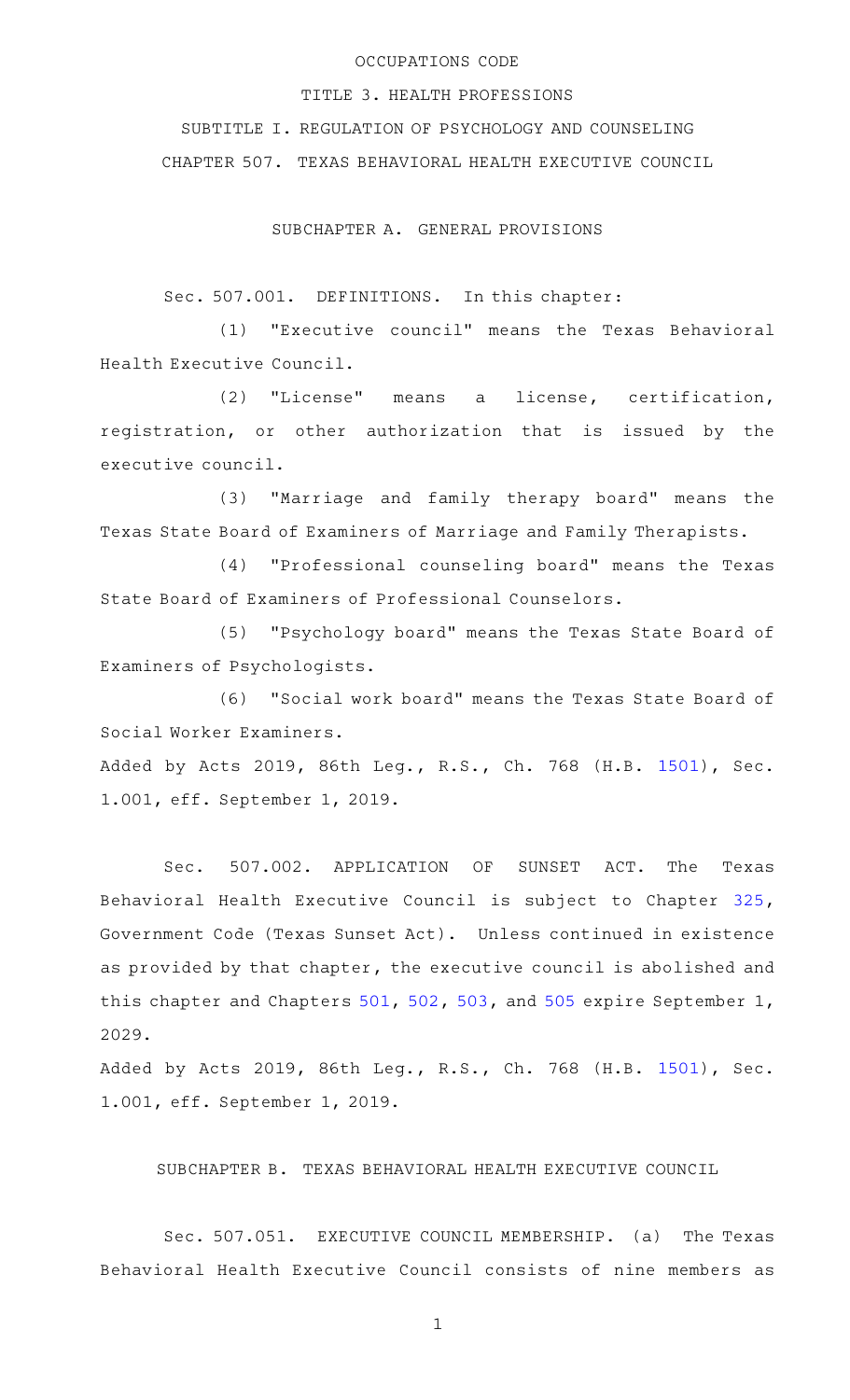follows:

(1) one marriage and family therapist member and one public member of the marriage and family therapy board, each appointed by that board;

(2) one licensed professional counselor member and one public member of the professional counseling board, each appointed by that board;

(3) one psychologist member and one public member of the psychology board, each appointed by that board;

(4) one social worker member and one public member of the social work board, each appointed by that board; and

 $(5)$  one public member appointed by the governor.

(b) Appointments to the executive council shall be made without regard to the race, color, disability, sex, age, religion, or national origin of the appointee.

Added by Acts 2019, 86th Leg., R.S., Ch. 768 (H.B. [1501](http://www.legis.state.tx.us/tlodocs/86R/billtext/html/HB01501F.HTM)), Sec. 1.001, eff. September 1, 2019.

Sec. 507.052. ELIGIBILITY OF PUBLIC MEMBER APPOINTED BY GOVERNOR. A person is not eligible for appointment by the governor as a public member of the executive council if the person or the person 's spouse:

(1) is registered, certified, or licensed by an occupational regulatory agency in the field of health care;

(2) is employed by or participates in the management of a business entity or other organization regulated by or receiving money from the executive council, the marriage and family therapy board, the professional counseling board, the psychology board, or the social work board;

(3) owns or controls, directly or indirectly, more than a 10 percent interest in a business entity or other organization regulated by or receiving money from the executive council, the marriage and family therapy board, the professional counseling board, the psychology board, or the social work board; or

(4) uses or receives a substantial amount of tangible goods, services, or money from the executive council, the marriage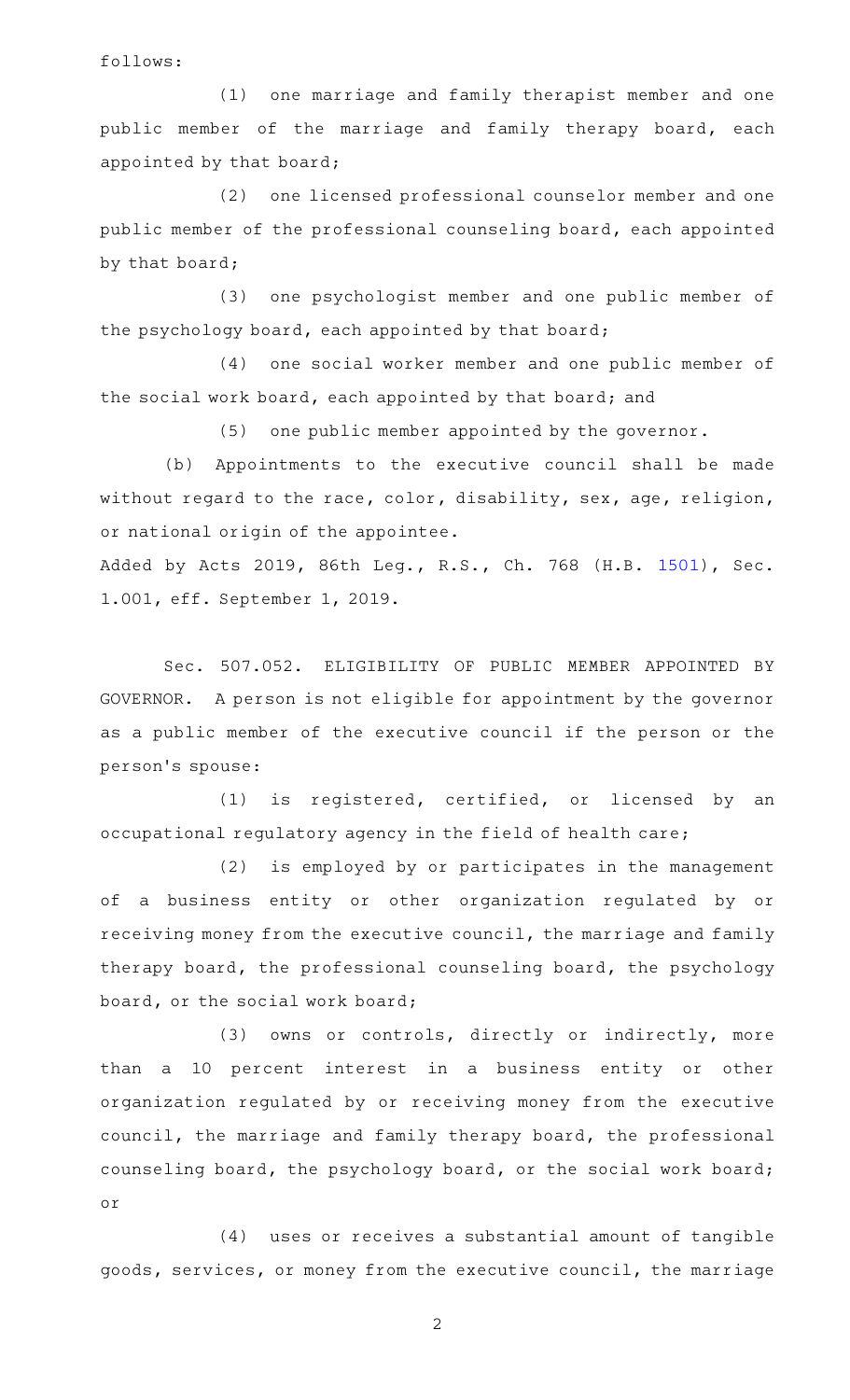and family therapy board, the professional counseling board, the psychology board, or the social work board, other than compensation or reimbursement authorized by law for executive council, marriage and family therapy board, professional counseling board, psychology board, or social work board membership, attendance, or expenses.

Added by Acts 2019, 86th Leg., R.S., Ch. 768 (H.B. [1501](http://www.legis.state.tx.us/tlodocs/86R/billtext/html/HB01501F.HTM)), Sec. 1.001, eff. September 1, 2019.

Sec. 507.053. MEMBERSHIP AND EMPLOYEE RESTRICTIONS. (a) In this section, "Texas trade association" means a cooperative and voluntarily joined statewide association of business or professional competitors in this state designed to assist its members and its industry or profession in dealing with mutual business or professional problems and in promoting their common interest.

(b) A person may not be a member of the executive council and may not be an executive council employee employed in a "bona fide executive, administrative, or professional capacity," as that phrase is used for purposes of establishing an exemption to the overtime provisions of the federal Fair Labor Standards Act of 1938 (29 U.S.C. Section 201 et seq.) if:

(1) the person is an officer, employee, or paid consultant of a Texas trade association in the field of health care; or

 $(2)$  the person's spouse is an officer, manager, or paid consultant of a Texas trade association in the field of health care.

(c) A person may not be a member of the executive council or act as the general counsel to the executive council if the person is required to register as a lobbyist under Chapter [305](http://www.statutes.legis.state.tx.us/GetStatute.aspx?Code=GV&Value=305), Government Code, because of the person's activities for compensation on behalf of a profession related to the operation of the executive council, the marriage and family therapy board, the professional counseling board, the psychology board, or the social work board. Added by Acts 2019, 86th Leg., R.S., Ch. 768 (H.B. [1501](http://www.legis.state.tx.us/tlodocs/86R/billtext/html/HB01501F.HTM)), Sec. 1.001, eff. September 1, 2019.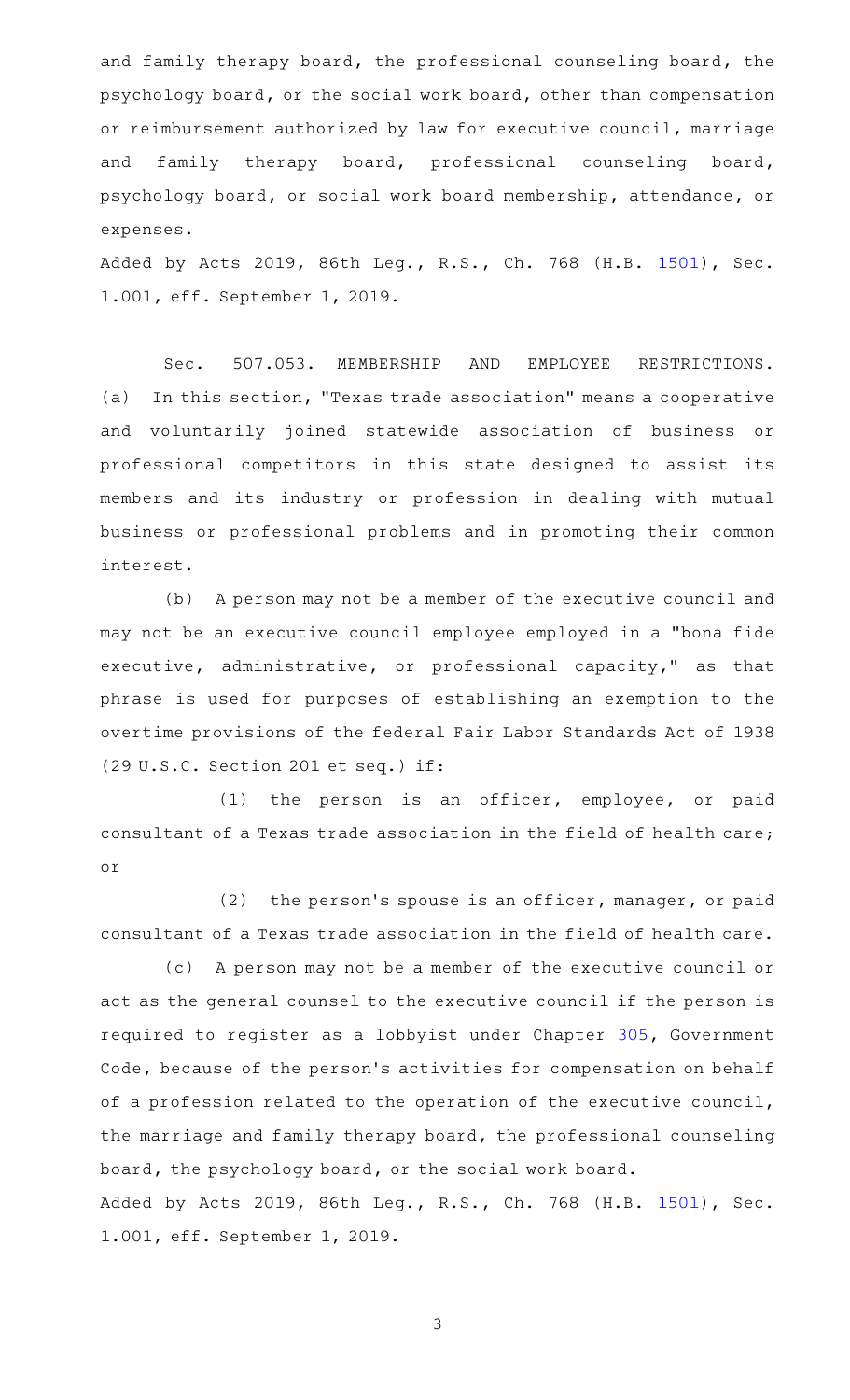Sec. 507.054. TERMS; VACANCY. (a) The member appointed by the governor serves a six-year term. The remaining members serve two-year terms with the terms of four of those members expiring February 1 of each year.

(b) A member appointed to fill a vacancy holds office for the unexpired portion of the term. Added by Acts 2019, 86th Leg., R.S., Ch. 768 (H.B. [1501](http://www.legis.state.tx.us/tlodocs/86R/billtext/html/HB01501F.HTM)), Sec. 1.001, eff. September 1, 2019.

Sec. 507.055. PRESIDING OFFICER. The member appointed by the governor is the presiding officer of the executive council. Added by Acts 2019, 86th Leg., R.S., Ch. 768 (H.B. [1501](http://www.legis.state.tx.us/tlodocs/86R/billtext/html/HB01501F.HTM)), Sec. 1.001, eff. September 1, 2019.

Sec. 507.056. GROUNDS FOR REMOVAL. (a) It is a ground for removal from the executive council that a member:

(1) does not have at the time of taking office the qualifications required by Section [507.051;](http://www.statutes.legis.state.tx.us/GetStatute.aspx?Code=OC&Value=507.051)

(2) does not maintain during service on the executive council the qualifications required by Section [507.051](http://www.statutes.legis.state.tx.us/GetStatute.aspx?Code=OC&Value=507.051);

(3) is ineligible for membership under Section [507.052](http://www.statutes.legis.state.tx.us/GetStatute.aspx?Code=OC&Value=507.052) or [507.053;](http://www.statutes.legis.state.tx.us/GetStatute.aspx?Code=OC&Value=507.053)

(4) cannot, because of illness or disability, discharge the member 's duties for a substantial part of the member 's term; or

(5) is absent from more than half of the regularly scheduled executive council meetings that the member is eligible to attend during a calendar year without an excuse approved by a majority vote of the executive council.

(b) The validity of an action of the executive council is not affected by the fact that it is taken when a ground for removal of an executive council member exists.

(c) If the executive director has knowledge that a potential ground for removal exists, the executive director shall notify the presiding officer of the executive council of the potential ground. The presiding officer shall then notify the appointing authority and the attorney general that a potential ground for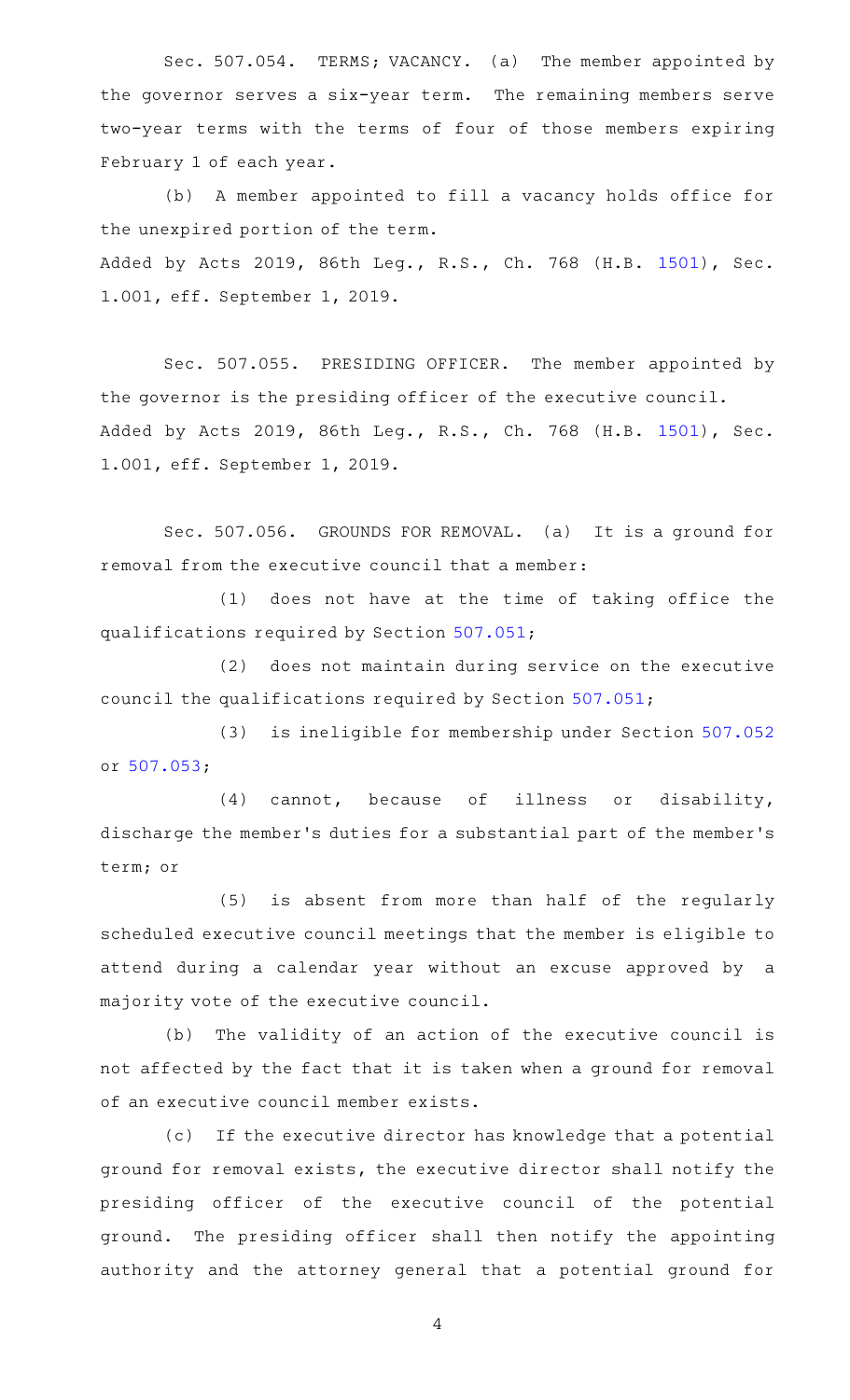removal exists. If the potential ground for removal involves the presiding officer, the executive director shall notify the next highest ranking officer of the executive council, who shall then notify the appointing authority and the attorney general that a potential ground for removal exists.

Added by Acts 2019, 86th Leg., R.S., Ch. 768 (H.B. [1501](http://www.legis.state.tx.us/tlodocs/86R/billtext/html/HB01501F.HTM)), Sec. 1.001, eff. September 1, 2019.

Sec. 507.057. REIMBURSEMENT. A member of the executive council may receive reimbursement for travel expenses as provided by the General Appropriations Act.

Added by Acts 2019, 86th Leg., R.S., Ch. 768 (H.B. [1501](http://www.legis.state.tx.us/tlodocs/86R/billtext/html/HB01501F.HTM)), Sec. 1.001, eff. September 1, 2019.

Sec. 507.058. MEETINGS. (a) The executive council shall hold at least two regular meetings each year.

(b) The executive council may hold additional meetings on the request of the presiding officer or on the written request of three members of the executive council.

Added by Acts 2019, 86th Leg., R.S., Ch. 768 (H.B. [1501](http://www.legis.state.tx.us/tlodocs/86R/billtext/html/HB01501F.HTM)), Sec. 1.001, eff. September 1, 2019.

Sec. 507.059. TRAINING. (a) A person who is appointed to and qualifies for office as a member of the executive council may not vote, deliberate, or be counted as a member in attendance at a meeting of the executive council until the person completes a training program that complies with this section.

(b) The training program must provide the person with information regarding:

 $(1)$  the law governing executive council operations;

(2) the programs, functions, rules, and budget of the executive council;

(3) the scope of and limitations on the rulemaking authority of the executive council;

(4) the types of executive council rules, interpretations, and enforcement actions that may implicate federal antitrust law by limiting competition or impacting prices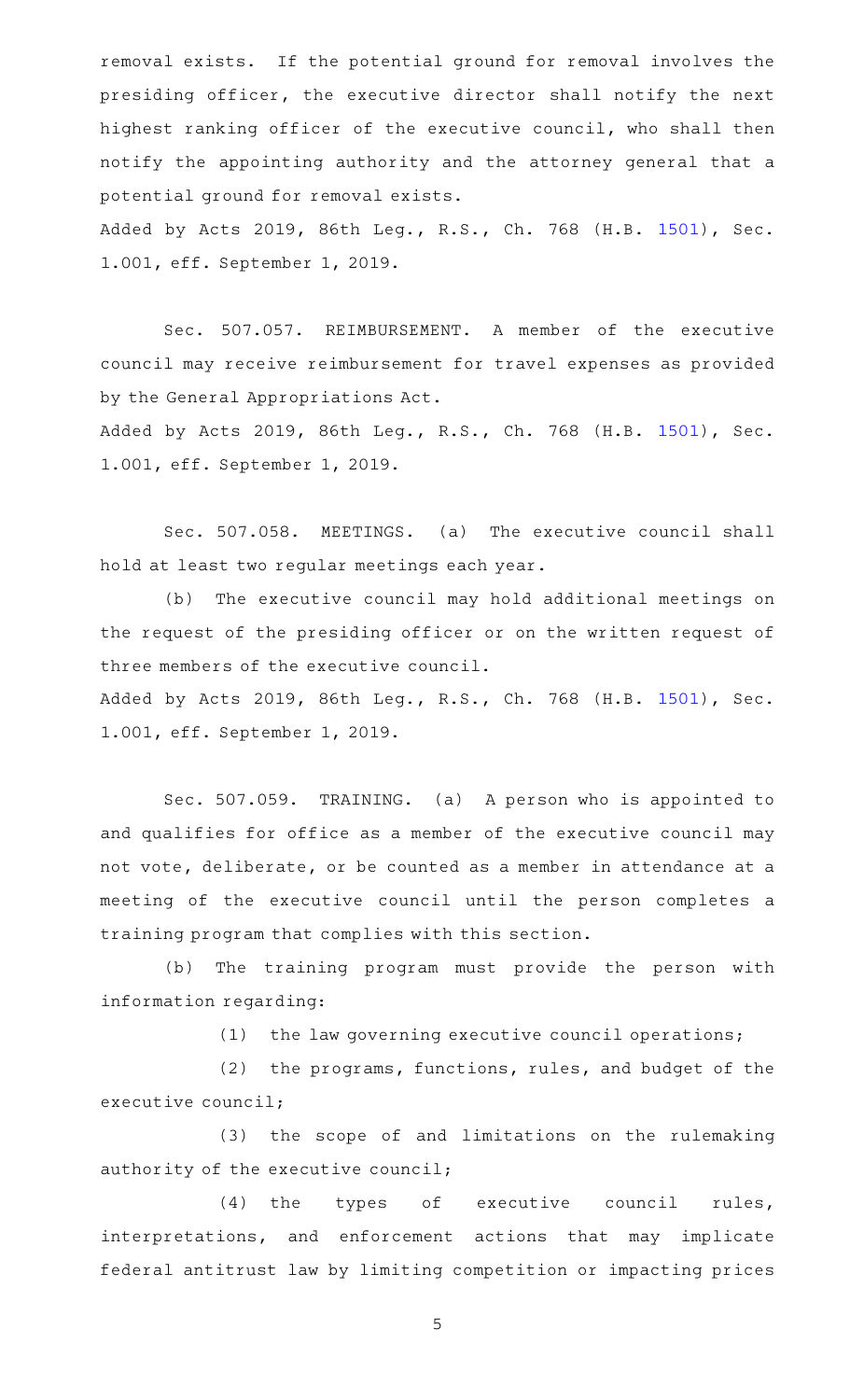charged by persons engaged in a profession or business the executive council regulates, including any rule, interpretation, or enforcement action that:

(A) regulates the scope of practice of persons in a profession or business the executive council regulates;

(B) restricts advertising by persons in a profession or business the executive council regulates;

(C) affects the price of goods or services provided by persons in a profession or business the executive council regulates; or

(D) restricts participation in a profession or business the executive council regulates;

(5) the results of the most recent formal audit of the executive council;

 $(6)$  the requirements of:

(A) laws relating to open meetings, public information, administrative procedure, and disclosure of conflicts of interest; and

(B) other laws applicable to members of the executive council in performing their duties; and

(7) any applicable ethics policies adopted by the executive council or the Texas Ethics Commission.

(c) A person appointed to the executive council is entitled to reimbursement, as provided by the General Appropriations Act, for the travel expenses incurred in attending the training program regardless of whether the attendance at the program occurs before or after the person qualifies for office.

(d) The executive director of the executive council shall create a training manual that includes the information required by Subsection (b). The executive director shall distribute a copy of the training manual annually to each executive council member. Each member of the executive council shall sign and submit to the executive director a statement acknowledging that the member received and has reviewed the training manual.

Added by Acts 2019, 86th Leg., R.S., Ch. 768 (H.B. [1501](http://www.legis.state.tx.us/tlodocs/86R/billtext/html/HB01501F.HTM)), Sec. 1.001, eff. September 1, 2019.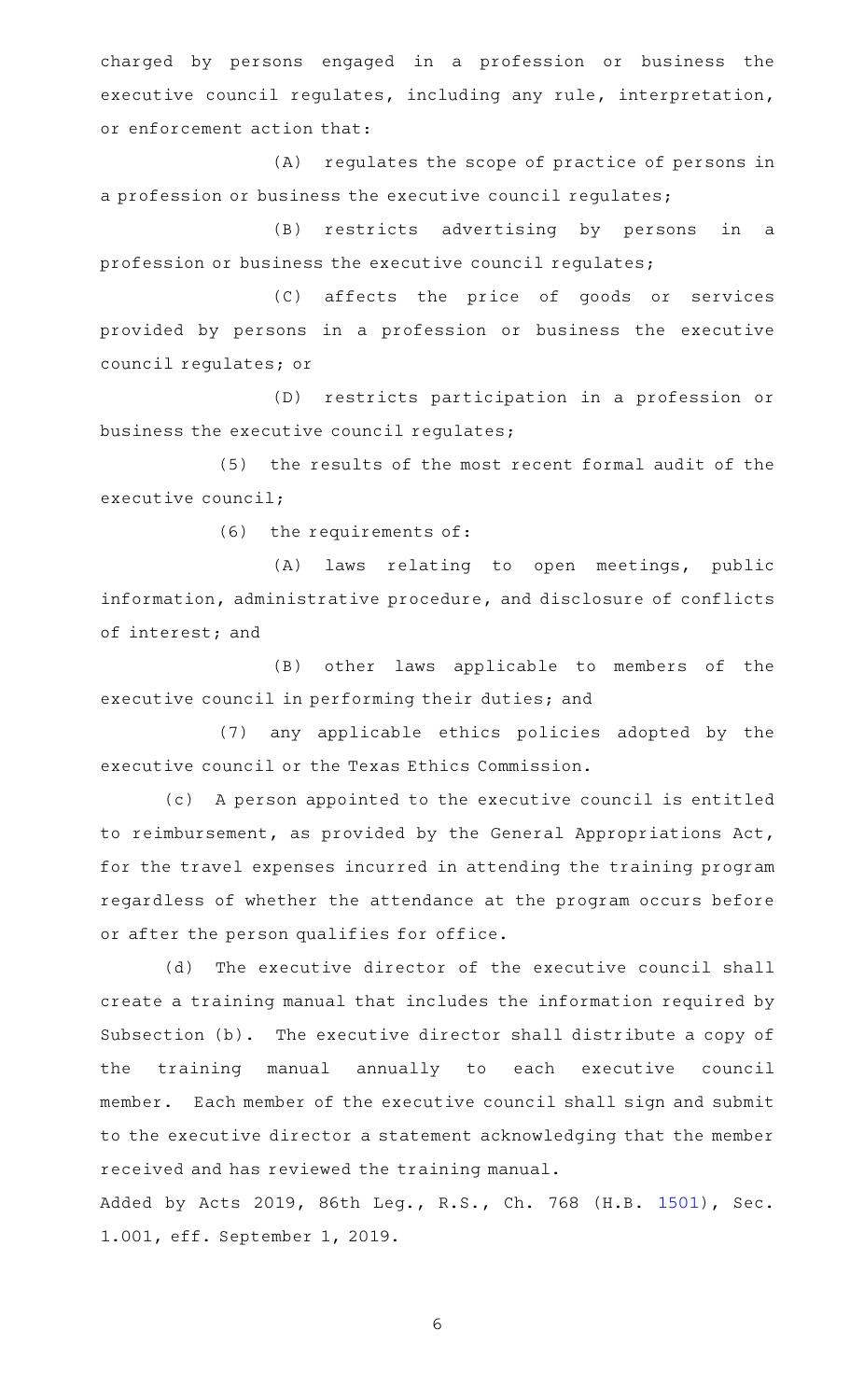Sec. 507.101. EXECUTIVE DIRECTOR; PERSONNEL. The executive council shall employ an executive director and other personnel as necessary to administer this chapter and carry out the functions of the executive council.

Added by Acts 2019, 86th Leg., R.S., Ch. 768 (H.B. [1501](http://www.legis.state.tx.us/tlodocs/86R/billtext/html/HB01501F.HTM)), Sec. 1.001, eff. September 1, 2019.

Sec. 507.102. DIVISION OF RESPONSIBILITIES. The executive council shall develop and implement policies that clearly separate the policymaking responsibilities of the executive council and the management responsibilities of the executive director and the staff of the executive council.

Added by Acts 2019, 86th Leg., R.S., Ch. 768 (H.B. [1501](http://www.legis.state.tx.us/tlodocs/86R/billtext/html/HB01501F.HTM)), Sec. 1.001, eff. September 1, 2019.

Sec. 507.103. CAREER LADDER PROGRAM; PERFORMANCE  $EVALUATIONS.$  (a) The executive director or the executive director 's designee shall develop an intra-agency career ladder program. The program must require intra-agency posting of all nonentry level positions concurrently with any public posting.

(b) The executive director or the executive director's designee shall develop a system of annual performance evaluations based on measurable job tasks. All merit pay for executive council employees must be based on the system established under this subsection.

Added by Acts 2019, 86th Leg., R.S., Ch. 768 (H.B. [1501](http://www.legis.state.tx.us/tlodocs/86R/billtext/html/HB01501F.HTM)), Sec. 1.001, eff. September 1, 2019.

Sec. 507.104. EQUAL OPPORTUNITY POLICY; REPORT. (a) The executive director or the executive director's designee shall prepare and maintain a written policy statement to ensure implementation of an equal opportunity program under which all personnel transactions are made without regard to race, color, disability, sex, age, religion, or national origin. The policy statement must include: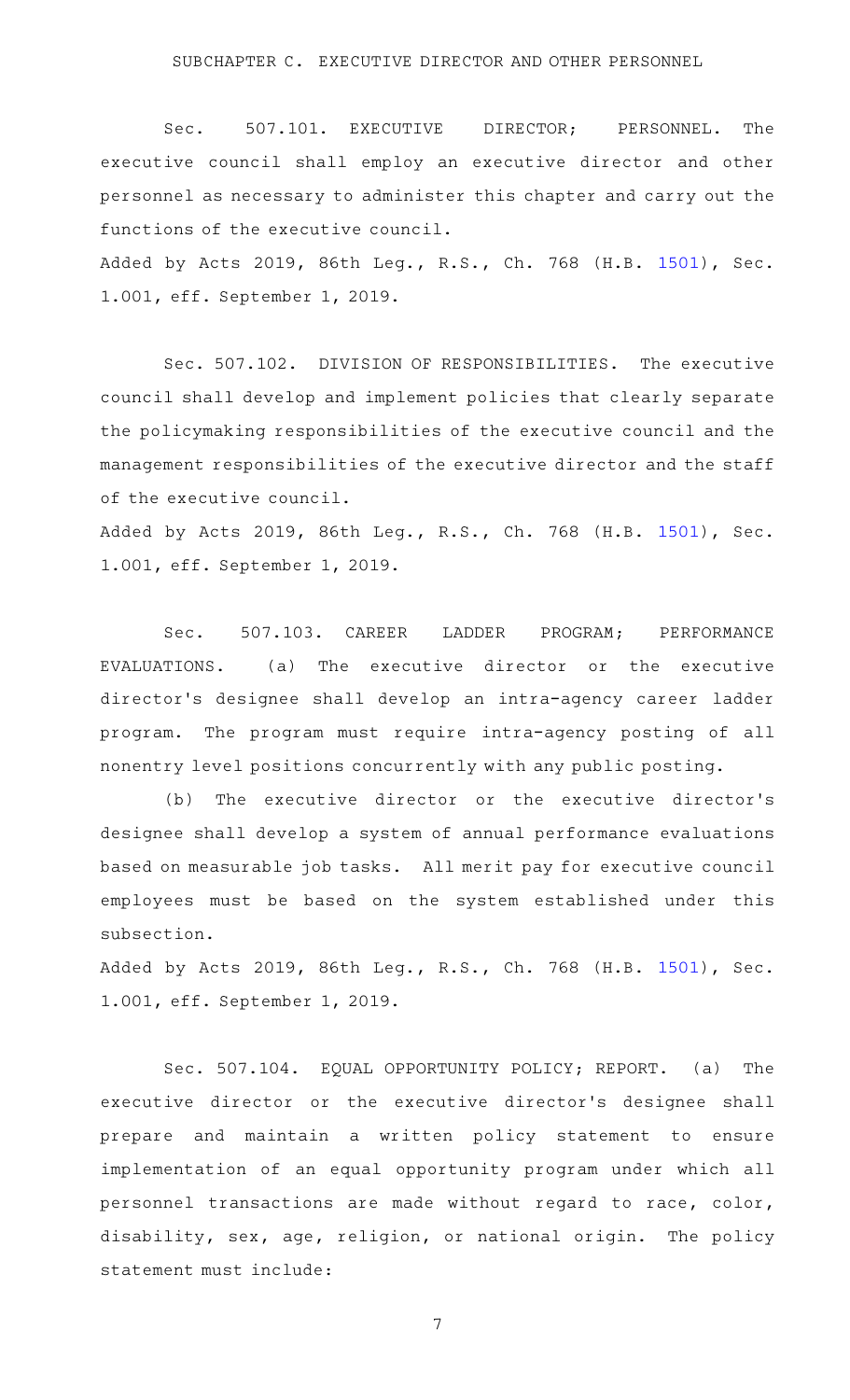(1) personnel policies, including policies relating to recruitment, evaluation, selection, appointment, training, and promotion of personnel, that are in compliance with the requirements of Chapter [21,](http://www.statutes.legis.state.tx.us/GetStatute.aspx?Code=LA&Value=21) Labor Code;

 $(2)$  a comprehensive analysis of the executive council workforce that meets federal and state guidelines;

(3) procedures by which a determination can be made of significant underuse in the executive council workforce of all persons for whom federal or state guidelines encourage a more equitable balance; and

(4) reasonable methods to appropriately address those areas of significant underuse.

(b) A policy statement prepared under Subsection (a) must:

(1) cover an annual period;

 $(2)$  be updated annually;

(3) be reviewed by the Texas Workforce Commission for compliance with Subsection (a)(1); and

 $(4)$  be filed with the governor.

(c) The governor shall deliver a biennial report to the legislature based on information received under Subsection (b). The report may be made separately or as part of other biennial reports made to the legislature.

Added by Acts 2019, 86th Leg., R.S., Ch. 768 (H.B. [1501](http://www.legis.state.tx.us/tlodocs/86R/billtext/html/HB01501F.HTM)), Sec. 1.001, eff. September 1, 2019.

### SUBCHAPTER D. POWERS AND DUTIES

Sec. 507.151. GENERAL POWERS AND DUTIES. (a) The executive council shall administer and enforce this chapter and Chapters [501](http://www.statutes.legis.state.tx.us/GetStatute.aspx?Code=OC&Value=501), [502](http://www.statutes.legis.state.tx.us/GetStatute.aspx?Code=OC&Value=502), [503,](http://www.statutes.legis.state.tx.us/GetStatute.aspx?Code=OC&Value=503) and [505](http://www.statutes.legis.state.tx.us/GetStatute.aspx?Code=OC&Value=505).

(b) In carrying out its duties under this section, the executive council may request input or assistance from the board for the applicable profession.

Added by Acts 2019, 86th Leg., R.S., Ch. 768 (H.B. [1501](http://www.legis.state.tx.us/tlodocs/86R/billtext/html/HB01501F.HTM)), Sec. 1.001, eff. September 1, 2019.

Sec. 507.152. GENERAL RULEMAKING AUTHORITY. The executive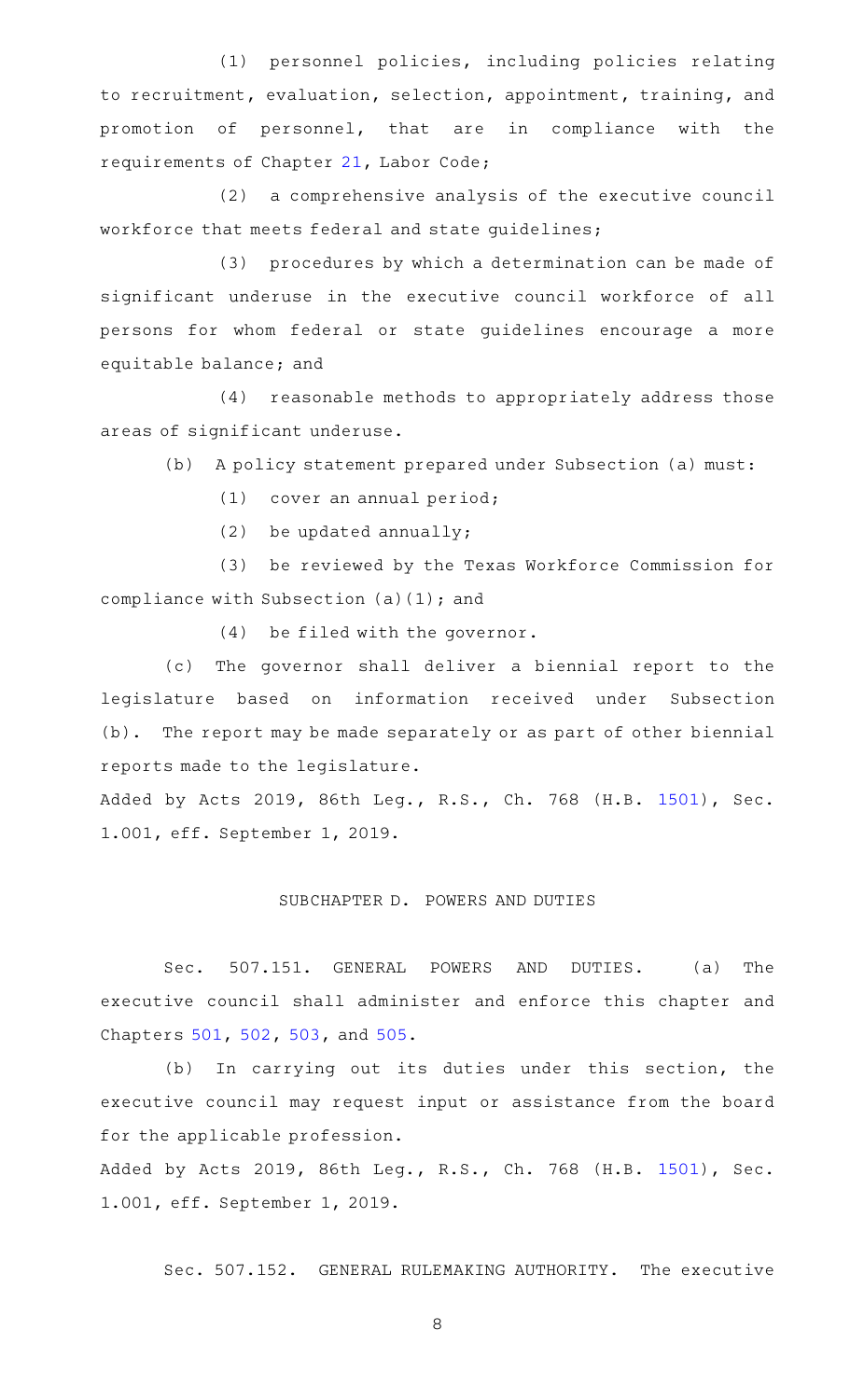council shall adopt rules as necessary to perform its duties and implement this chapter.

Added by Acts 2019, 86th Leg., R.S., Ch. 768 (H.B. [1501](http://www.legis.state.tx.us/tlodocs/86R/billtext/html/HB01501F.HTM)), Sec. 1.001, eff. September 1, 2019.

Sec. 507.153. LIMITATION REGARDING CERTAIN RULES. (a) Unless the rule has been proposed by the applicable board for the profession, the executive council may not adopt under this chapter or Chapter [501,](http://www.statutes.legis.state.tx.us/GetStatute.aspx?Code=OC&Value=501) [502,](http://www.statutes.legis.state.tx.us/GetStatute.aspx?Code=OC&Value=502) [503,](http://www.statutes.legis.state.tx.us/GetStatute.aspx?Code=OC&Value=503) or [505](http://www.statutes.legis.state.tx.us/GetStatute.aspx?Code=OC&Value=505):

 $(1)$  a rule regarding:

(A) the qualifications necessary to obtain a license, including limiting an applicant 's eligibility for a license based on the applicant 's criminal history;

(B) the scope of practice of and standards of care and ethical practice for the profession; or

(C) continuing education requirements for license holders; or

(2) a schedule of sanctions for violations of the laws and rules applicable to the profession.

(b) For each rule proposed under Subsection (a), the executive council shall either adopt the rule as proposed or return the rule to the applicable board for revision. On the return of a rule under this subsection, the executive council shall include an explanation of the executive council 's reasons for not adopting the rule as proposed.

(c) The executive council retains authority for final adoption of all rules and is responsible for ensuring compliance with all laws regarding the rulemaking process.

(d) The executive council shall adopt rules prescribing the procedure by which rules described by Subsection (a) may be proposed to the executive council.

Added by Acts 2019, 86th Leg., R.S., Ch. 768 (H.B. [1501](http://www.legis.state.tx.us/tlodocs/86R/billtext/html/HB01501F.HTM)), Sec. 1.001, eff. September 1, 2019.

Sec. 507.154. FEES. The executive council shall set fees in amounts reasonable and necessary to cover the costs of administering this chapter and Chapters [501](http://www.statutes.legis.state.tx.us/GetStatute.aspx?Code=OC&Value=501), [502](http://www.statutes.legis.state.tx.us/GetStatute.aspx?Code=OC&Value=502), [503](http://www.statutes.legis.state.tx.us/GetStatute.aspx?Code=OC&Value=503), and [505](http://www.statutes.legis.state.tx.us/GetStatute.aspx?Code=OC&Value=505),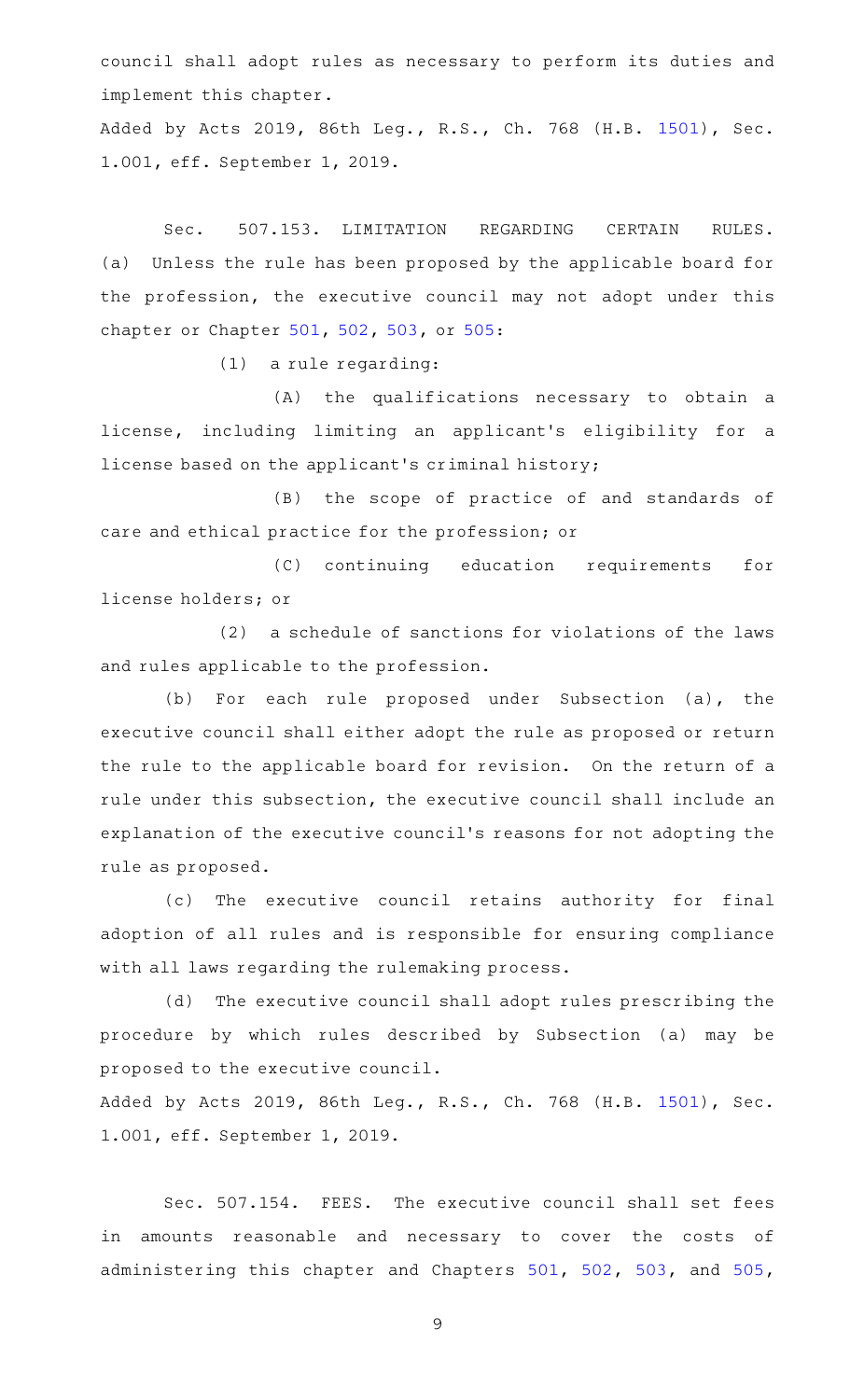### including fees for:

- $(1)$  licenses issued by the executive council;
- $(2)$  license renewals and late renewals;
- $(3)$  examinations; and

(4) any other program or activity administered by the executive council for which a fee is authorized. Added by Acts 2019, 86th Leg., R.S., Ch. 768 (H.B. [1501](http://www.legis.state.tx.us/tlodocs/86R/billtext/html/HB01501F.HTM)), Sec. 1.001, eff. September 1, 2019.

Sec. 507.155. RULES RESTRICTING ADVERTISING OR COMPETITIVE BIDDING. (a) The executive council may not adopt rules restricting advertising or competitive bidding by a person regulated by the executive council except to prohibit false, misleading, or deceptive practices.

(b) The executive council may not include in rules to prohibit false, misleading, or deceptive practices by a person regulated by the executive council a rule that:

 $(1)$  restricts the person's use of any advertising medium;

(2) restricts the person's personal appearance or use of the person's voice in an advertisement;

(3) relates to the size or duration of an advertisement by the person; or

 $(4)$  restricts the use of a trade name in advertising by the person.

Added by Acts 2019, 86th Leg., R.S., Ch. 768 (H.B. [1501](http://www.legis.state.tx.us/tlodocs/86R/billtext/html/HB01501F.HTM)), Sec. 1.001, eff. September 1, 2019.

Sec. 507.156. RULES ON CONSEQUENCES OF CRIMINAL CONVICTION. The executive council shall adopt rules and guidelines as necessary to comply with Chapter [53](http://www.statutes.legis.state.tx.us/GetStatute.aspx?Code=OC&Value=53). Added by Acts 2019, 86th Leg., R.S., Ch. 768 (H.B. [1501](http://www.legis.state.tx.us/tlodocs/86R/billtext/html/HB01501F.HTM)), Sec. 1.001, eff. September 1, 2019.

Sec. 507.157. CONTINUING EDUCATION. The executive council shall recognize, prepare, or administer continuing education programs for license holders. A license holder must participate in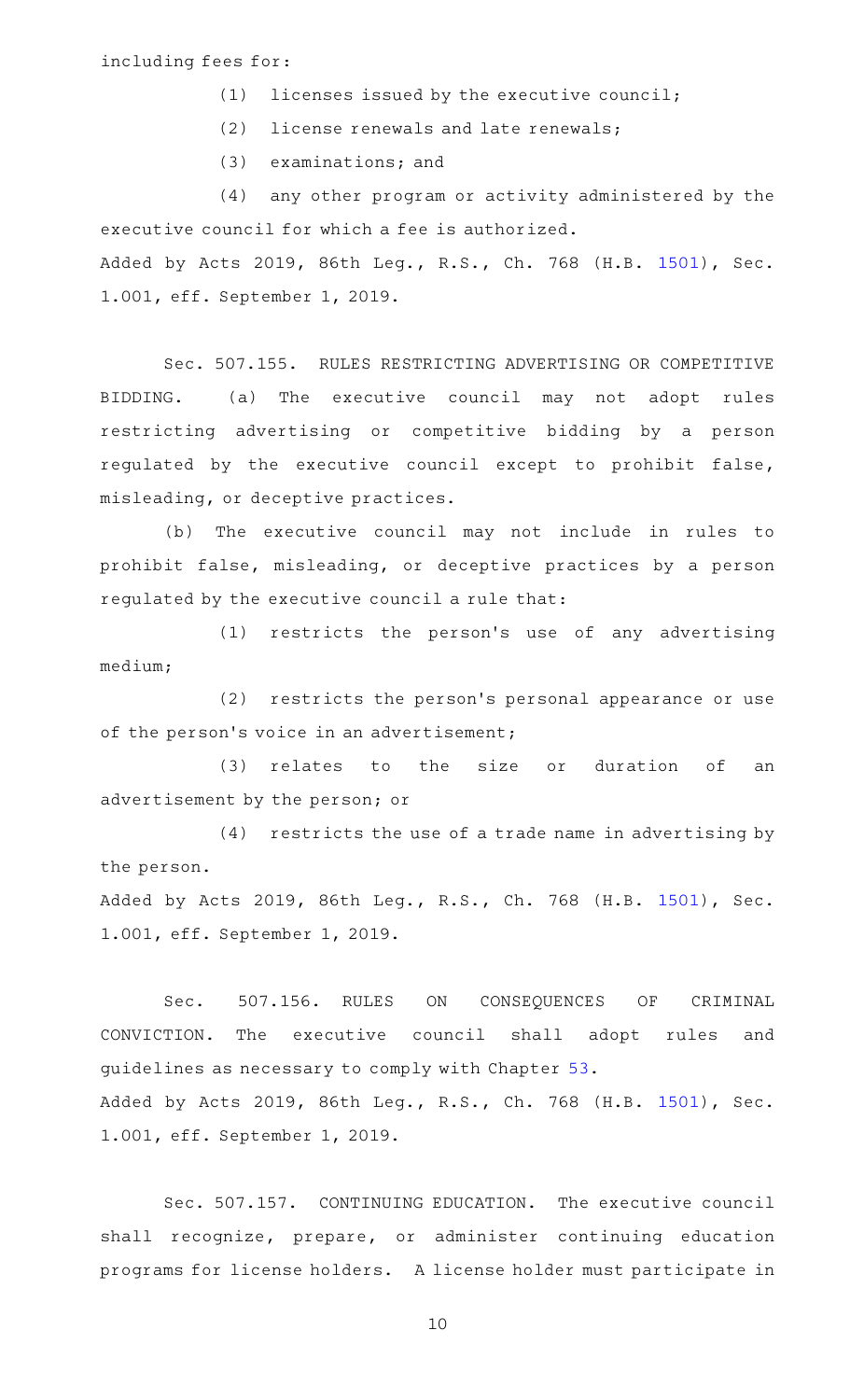the programs to the extent required by the executive council to keep the person's license.

Added by Acts 2019, 86th Leg., R.S., Ch. 768 (H.B. [1501](http://www.legis.state.tx.us/tlodocs/86R/billtext/html/HB01501F.HTM)), Sec. 1.001, eff. September 1, 2019.

Sec. 507.158. USE OF TECHNOLOGY. The executive council shall implement a policy requiring the executive council to use appropriate technological solutions to improve the executive council's ability to perform its functions. The policy must ensure that the public is able to interact with the executive council on the Internet.

Added by Acts 2019, 86th Leg., R.S., Ch. 768 (H.B. [1501](http://www.legis.state.tx.us/tlodocs/86R/billtext/html/HB01501F.HTM)), Sec. 1.001, eff. September 1, 2019.

Sec. 507.159. NEGOTIATED RULEMAKING AND ALTERNATIVE DISPUTE RESOLUTION POLICY. (a) The executive council shall develop a policy to encourage the use of:

(1) negotiated rulemaking procedures under Chapter [2008](http://www.statutes.legis.state.tx.us/GetStatute.aspx?Code=GV&Value=2008), Government Code, for the adoption of executive council rules; and

(2) appropriate alternative dispute resolution procedures under Chapter [2009,](http://www.statutes.legis.state.tx.us/GetStatute.aspx?Code=GV&Value=2009) Government Code, to assist in the resolution of internal and external disputes under the executive council 's jurisdiction.

(b) The executive council's procedures relating to alternative dispute resolution must conform, to the extent possible, to any model guidelines issued by the State Office of Administrative Hearings for the use of alternative dispute resolution by state agencies.

(c) The executive council shall:

(1) coordinate the implementation of the policy adopted under Subsection (a);

(2) provide training as needed to implement the procedures for negotiated rulemaking and alternative dispute resolution; and

(3) collect data concerning the effectiveness of those procedures.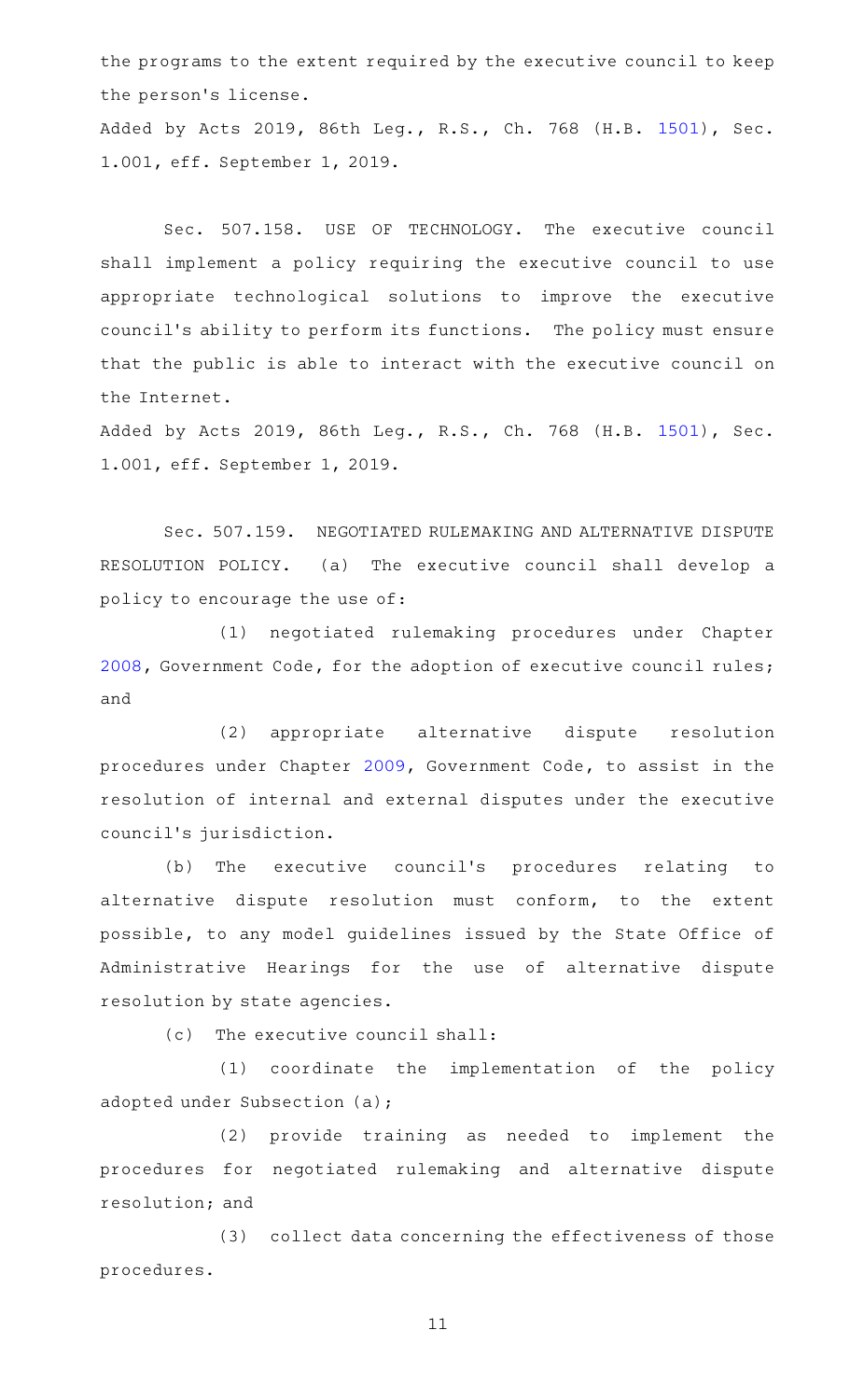Added by Acts 2019, 86th Leg., R.S., Ch. 768 (H.B. [1501](http://www.legis.state.tx.us/tlodocs/86R/billtext/html/HB01501F.HTM)), Sec. 1.001, eff. September 1, 2019.

Sec. 507.160. ANNUAL REGISTRY. (a) The executive council shall annually prepare a registry of all license holders.

(b) The executive council shall make the registry available to the public, license holders, and other state agencies.

(c) The executive council may not include the home address of a license holder in a registry the executive council publishes on the executive council 's Internet website unless the person requests that the person's home address appear in the registry on the website. A request under this subsection must be made in the manner prescribed by the executive council.

(d) The home address of a license holder that is included in a registry the executive council prepares under this section is public information and is not excepted from required disclosure under Chapter [552](http://www.statutes.legis.state.tx.us/GetStatute.aspx?Code=GV&Value=552), Government Code.

Added by Acts 2019, 86th Leg., R.S., Ch. 768 (H.B. [1501](http://www.legis.state.tx.us/tlodocs/86R/billtext/html/HB01501F.HTM)), Sec. 1.001, eff. September 1, 2019.

SUBCHAPTER E. PUBLIC INTEREST INFORMATION AND COMPLAINT PROCEDURES

Sec. 507.201. PUBLIC INTEREST INFORMATION. (a) The executive council shall prepare information of public interest describing the functions of the executive council and the procedures by which complaints are filed with and resolved by the executive council.

(b) The executive council shall make the information available to the public and appropriate state agencies. Added by Acts 2019, 86th Leg., R.S., Ch. 768 (H.B. [1501](http://www.legis.state.tx.us/tlodocs/86R/billtext/html/HB01501F.HTM)), Sec. 1.001, eff. September 1, 2019.

Sec. 507.202. COMPLAINTS. (a) The executive council by rule shall establish methods by which consumers and service recipients are notified of the name, mailing address, and telephone number of the executive council for the purpose of directing complaints to the executive council. The executive council may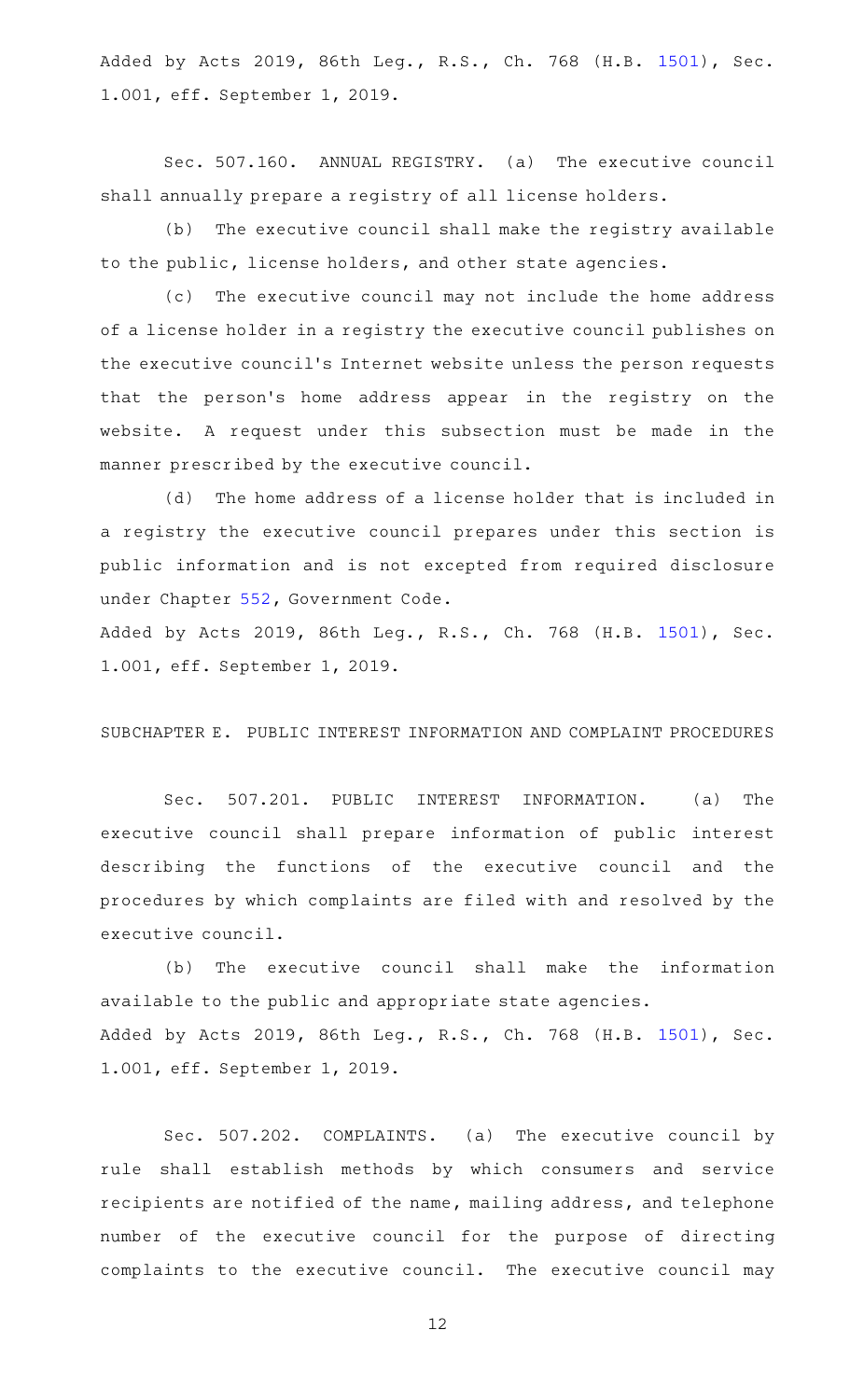# provide for that notice:

(1) on each registration form, application, or written contract for services of a person regulated by the executive council;

(2) on a sign prominently displayed in the place of business of a person regulated by the executive council; or

(3) in a bill for services provided by a person regulated by the executive council.

(b) The executive council shall list with its regular telephone number any toll-free telephone number established under other state law that may be called to present a complaint about a person regulated by the executive council.

Added by Acts 2019, 86th Leg., R.S., Ch. 768 (H.B. [1501](http://www.legis.state.tx.us/tlodocs/86R/billtext/html/HB01501F.HTM)), Sec. 1.001, eff. September 1, 2019.

Sec. 507.203. INFORMATION ABOUT COMPLAINT ACTIONS. (a) The executive council shall maintain a system to promptly and efficiently act on complaints filed with the executive council. The executive council shall maintain information about parties to the complaint, the subject matter of the complaint, a summary of the results of the review or investigation of the complaint, and its disposition.

(b) The executive council shall make information available describing its procedures for complaint investigation and resolution.

(c) The executive council shall periodically notify the parties to a complaint of the status of the complaint until final disposition of the complaint.

Added by Acts 2019, 86th Leg., R.S., Ch. 768 (H.B. [1501](http://www.legis.state.tx.us/tlodocs/86R/billtext/html/HB01501F.HTM)), Sec. 1.001, eff. September 1, 2019.

Sec. 507.204. GENERAL RULES REGARDING COMPLAINT INVESTIGATION. (a) The executive council shall adopt rules concerning the investigation of a complaint filed with the executive council. The rules adopted under this section must:

(1) distinguish between categories of complaints;

(2) ensure that a complaint is not dismissed without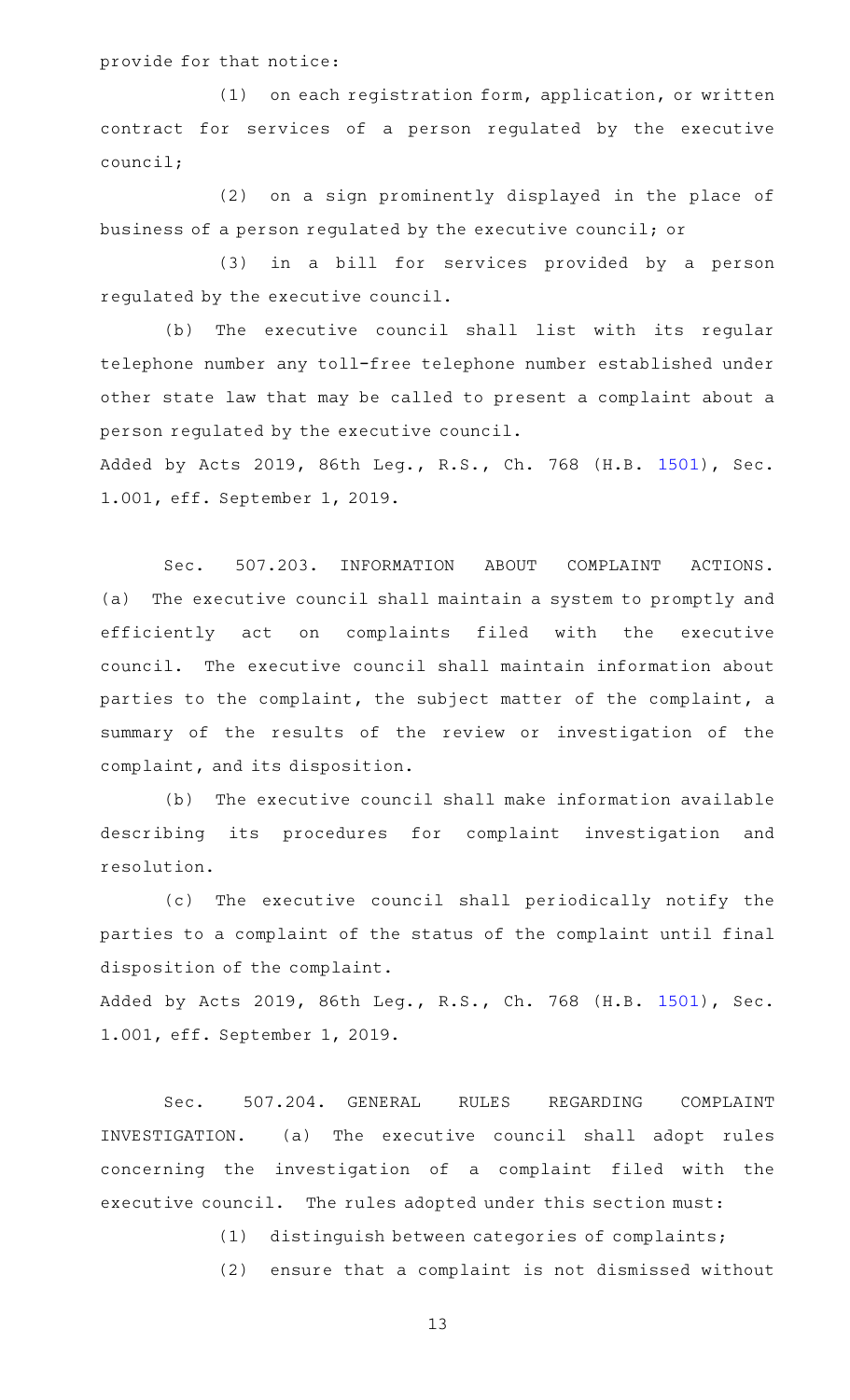appropriate consideration;

 $(3)$  require that the executive council be advised of a complaint that is dismissed and that a letter be sent to the person who filed the complaint explaining the action taken on the complaint;

 $(4)$  ensure that the person who files a complaint has an opportunity to explain the allegations made in the complaint; and

(5) prescribe guidelines concerning the categories of complaints that require the use of a private investigator and prescribe the procedures for the executive council to obtain the services of a private investigator.

 $(b)$  The executive council shall:

 $(1)$  dispose of a complaint in a timely manner; and

(2) establish a schedule for conducting each phase of the disposition of a complaint that is under the control of the executive council not later than the 30th day after the date the executive council receives the complaint.

(c) The executive council shall notify the parties to a complaint of the projected time requirements for pursuing the complaint.

(d) The executive council shall notify the parties to a complaint of any change in the schedule not later than the seventh day after the date the change is made.

(e) The executive director shall notify the executive council of a complaint that is unresolved after the time prescribed by the executive council for resolving the complaint so that the executive council may take necessary action on the complaint.

(f) The executive council shall assign priorities and investigate complaints based on:

(1) the severity of the conduct alleged in the complaint; and

(2) the degree of harm to public health and safety. Added by Acts 2019, 86th Leg., R.S., Ch. 768 (H.B. [1501](http://www.legis.state.tx.us/tlodocs/86R/billtext/html/HB01501F.HTM)), Sec. 1.001, eff. September 1, 2019.

Sec. 507.205. CONFIDENTIALITY OF COMPLAINT INFORMATION. (a) Except as provided by Subsection (b), a complaint and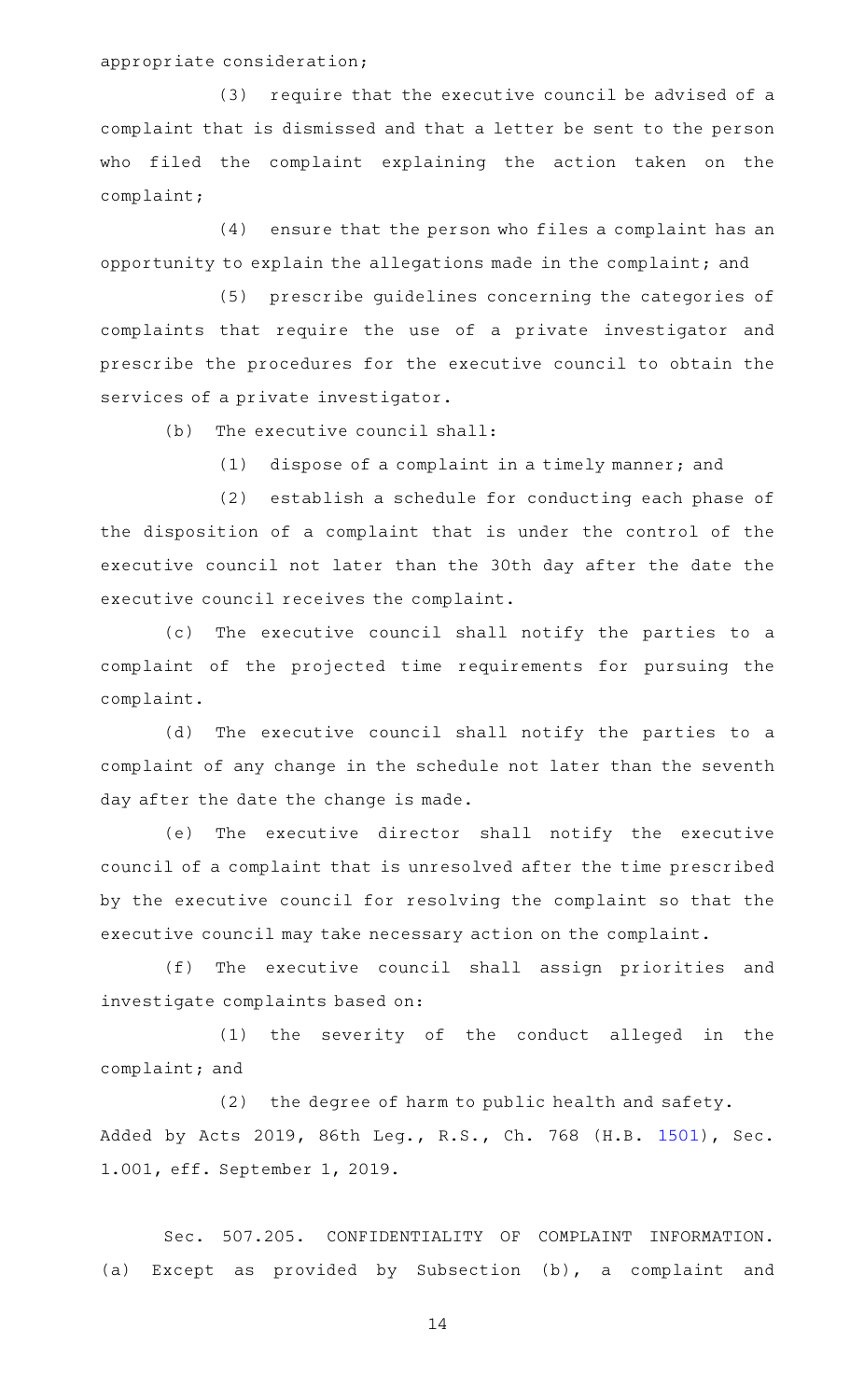investigation and all information and materials compiled by the executive council in connection with the complaint and investigation are not subject to:

(1) disclosure under Chapter [552](http://www.statutes.legis.state.tx.us/GetStatute.aspx?Code=GV&Value=552), Government Code; or

(2) disclosure, discovery, subpoena, or other means of legal compulsion for release of information to any person.

(b) A complaint or investigation subject to Subsection (a) and all information and materials compiled by the executive council in connection with the complaint may be disclosed to:

(1) the executive council and executive council employees or agents involved in license holder discipline;

(2) a party to a disciplinary action against the license holder or that party 's designated representative;

(3) the board for the applicable profession;

 $(4)$  a law enforcement agency;

 $(5)$  a governmental agency, if:

(A) the disclosure is required or permitted by

law; and

(B) the agency obtaining the disclosure protects the identity of any patient whose records are examined; or

(6) a person engaged in bona fide research, if all information identifying a specific individual has been deleted.

(c) Unless good cause for delay is shown to the presiding officer at the hearing, the executive council shall provide the license holder with access to all information that the executive council intends to offer into evidence at the hearing not later than the 30th day after the date the executive council receives a written request from a license holder who is entitled to a hearing under this chapter or from the license holder 's attorney of record.

(d) The executive council shall protect the identity of any patient whose records are examined in connection with a disciplinary investigation or proceeding against a license holder, except a patient who:

(1) initiates the disciplinary action; or

(2) has submitted a written consent to release the records.

Added by Acts 2019, 86th Leg., R.S., Ch. 768 (H.B. [1501](http://www.legis.state.tx.us/tlodocs/86R/billtext/html/HB01501F.HTM)), Sec.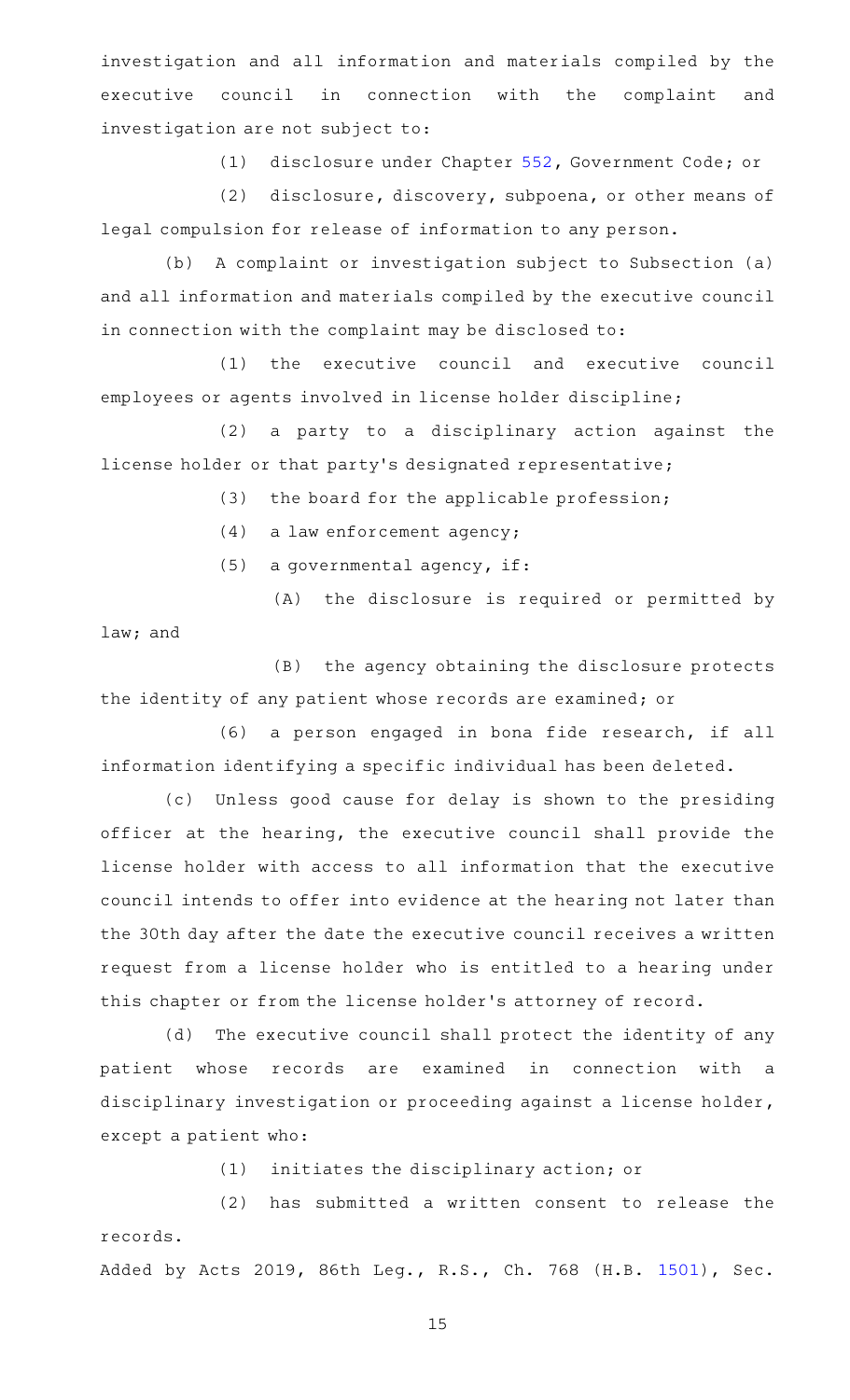1.001, eff. September 1, 2019.

Sec. 507.206. SUBPOENAS. (a) In the investigation of a complaint filed with the executive council, the executive director or presiding officer of the executive council may issue a subpoena to compel the attendance of a relevant witness or the production, for inspection or copying, of relevant evidence that is in this state.

(b) A subpoena may be served personally or by certified mail.

(c) If a person fails to comply with a subpoena, the executive council, acting through the attorney general, may file suit to enforce the subpoena in a district court in Travis County or in the county in which a hearing conducted by the executive council may be held.

(d) On finding that good cause exists for issuing the subpoena, the court shall order the person to comply with the subpoena. The court may punish a person who fails to obey the court order.

(e) The executive council shall pay a reasonable fee for photocopies subpoenaed under this section in an amount not to exceed the amount the executive council may charge for copies of its records.

 $(f)$  The reimbursement of the expenses of a witness whose attendance is compelled under this section is governed by Section [2001.103](http://www.statutes.legis.state.tx.us/GetStatute.aspx?Code=GV&Value=2001.103), Government Code.

(g) Information and materials subpoenaed or compiled by the executive council in connection with the investigation of a complaint may be disclosed only as provided by Section [507.205](http://www.statutes.legis.state.tx.us/GetStatute.aspx?Code=OC&Value=507.205). Added by Acts 2019, 86th Leg., R.S., Ch. 768 (H.B. [1501](http://www.legis.state.tx.us/tlodocs/86R/billtext/html/HB01501F.HTM)), Sec. 1.001, eff. September 1, 2019.

Sec. 507.207. PUBLIC PARTICIPATION. The executive council shall develop and implement policies that provide the public with a reasonable opportunity to appear before the executive council and to speak on any issue under the jurisdiction of the executive council.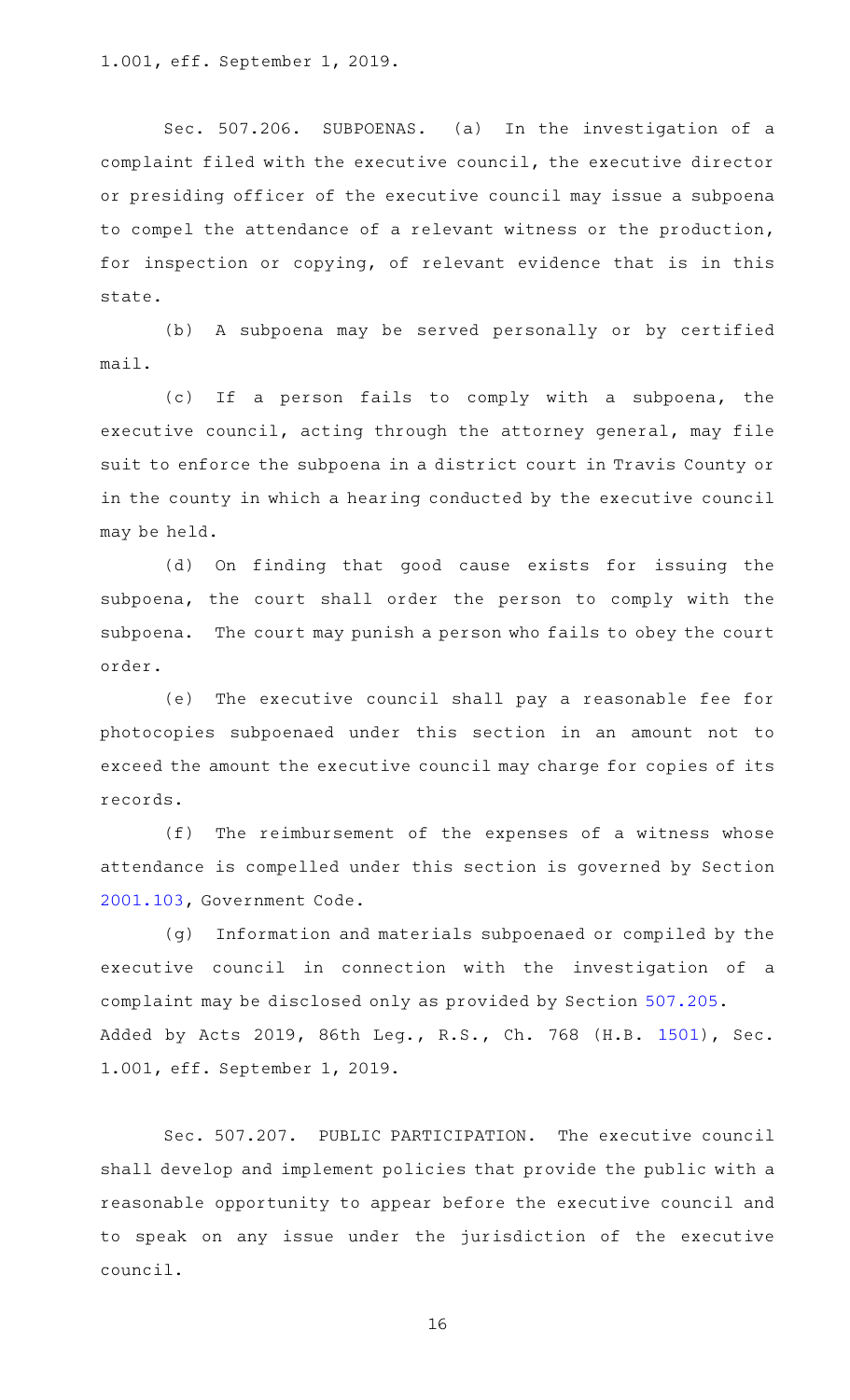Added by Acts 2019, 86th Leg., R.S., Ch. 768 (H.B. [1501](http://www.legis.state.tx.us/tlodocs/86R/billtext/html/HB01501F.HTM)), Sec. 1.001, eff. September 1, 2019.

### SUBCHAPTER F. GENERAL LICENSING PROVISIONS

Sec. 507.251. CRIMINAL HISTORY RECORD INFORMATION FOR LICENSE ISSUANCE. (a) The executive council shall require that an applicant for a license submit a complete and legible set of fingerprints, on a form prescribed by the executive council, to the executive council or to the Department of Public Safety for the purpose of obtaining criminal history record information from the Department of Public Safety and the Federal Bureau of Investigation.

(b) The executive council may not issue a license to a person who does not comply with the requirement of Subsection (a).

(c) The executive council shall conduct a criminal history record information check of each applicant for a license using information:

(1) provided by the individual under this section; and

 $(2)$  made available to the executive council by the Department of Public Safety, the Federal Bureau of Investigation, and any other criminal justice agency under Chapter [411,](http://www.statutes.legis.state.tx.us/GetStatute.aspx?Code=GV&Value=411) Government Code.

 $(d)$  The executive council may:

(1) enter into an agreement with the Department of Public Safety to administer a criminal history record information check required under this section; and

(2) authorize the Department of Public Safety to collect from each applicant the costs incurred by the Department of Public Safety in conducting the criminal history record information check.

Added by Acts 2019, 86th Leg., R.S., Ch. 768 (H.B. [1501](http://www.legis.state.tx.us/tlodocs/86R/billtext/html/HB01501F.HTM)), Sec. 1.001, eff. September 1, 2019.

Sec. 507.252. EXAMINATION RESULTS. (a) The executive council shall notify each examinee of the results of an examination not later than the 30th day after the date the examination is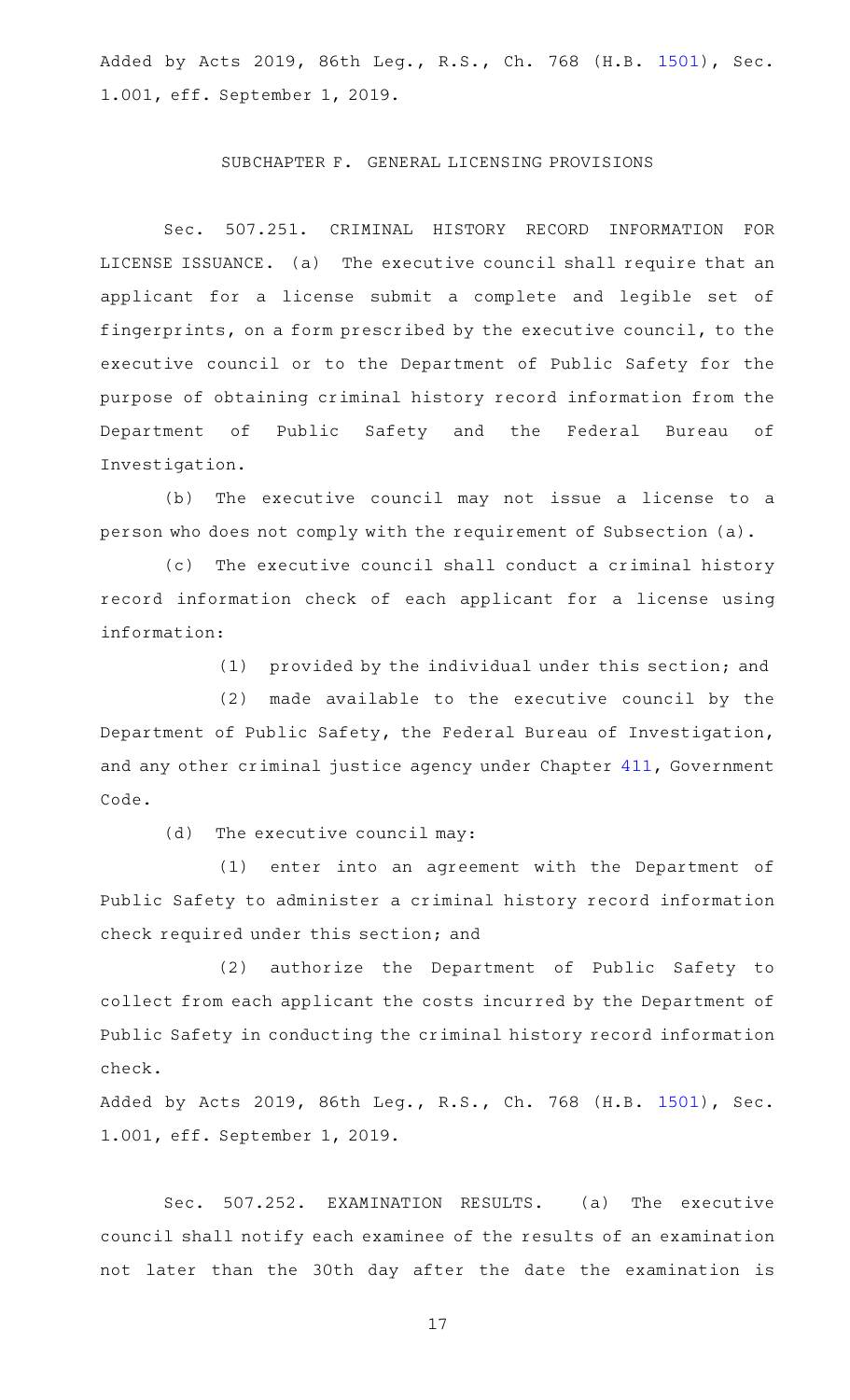administered. If an examination is graded or reviewed by a national testing service, the executive council shall notify each examinee of the results of the examination not later than the 14th day after the date the executive council receives the results from the testing service.

(b) If the notice of examination results graded or reviewed by a national testing service will be delayed for longer than 90 days after the examination date, the executive council shall notify each examinee of the reason for the delay before the 90th day.

(c) If requested in writing by a person who fails an examination, the executive council shall provide to the person an analysis of the person 's performance on the examination. Added by Acts 2019, 86th Leg., R.S., Ch. 768 (H.B. [1501](http://www.legis.state.tx.us/tlodocs/86R/billtext/html/HB01501F.HTM)), Sec.

1.001, eff. September 1, 2019.

Sec. 507.253. REEXAMINATION. The executive council by rule shall establish:

(1) a limit on the number of times an applicant for a license who fails an examination may retake the examination; and

 $(2)$  the requirements for retaking an examination. Added by Acts 2019, 86th Leg., R.S., Ch. 768 (H.B. [1501](http://www.legis.state.tx.us/tlodocs/86R/billtext/html/HB01501F.HTM)), Sec. 1.001, eff. September 1, 2019.

Sec. 507.254. FORM OF LICENSE. A license issued by the executive council must include the name of the board applicable to the license holder.

Added by Acts 2019, 86th Leg., R.S., Ch. 768 (H.B. [1501](http://www.legis.state.tx.us/tlodocs/86R/billtext/html/HB01501F.HTM)), Sec. 1.001, eff. September 1, 2019.

Sec. 507.255. LICENSE RENEWAL. (a) A person who is otherwise eligible to renew a license may renew an unexpired license by paying the required renewal fee to the executive council before the expiration date of the license.

(b) If the person's license has been expired for 90 days or less, the person may renew the license by paying to the executive council a fee in an amount equal to one and one-half times the required renewal fee.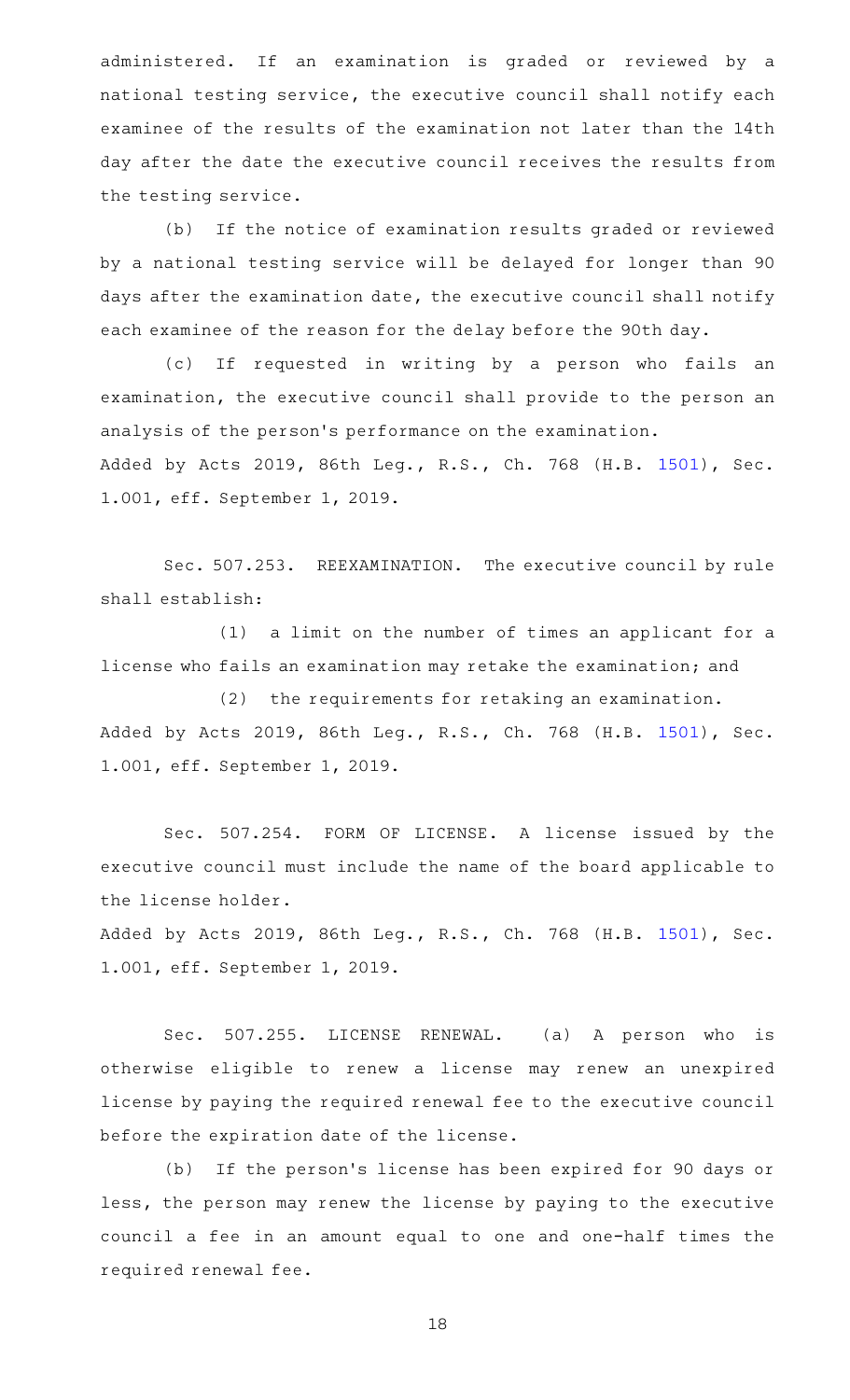(c) If the person's license has been expired for more than 90 days but less than one year, the person may renew the license by paying to the executive council a fee in an amount equal to two times the required renewal fee.

(d) If the person's license has been expired for one year or more, the person may not renew the license. The person may obtain a new license by submitting to reexamination and complying with the requirements and procedures for obtaining an original license. Added by Acts 2019, 86th Leg., R.S., Ch. 768 (H.B. [1501](http://www.legis.state.tx.us/tlodocs/86R/billtext/html/HB01501F.HTM)), Sec. 1.001, eff. September 1, 2019.

Sec. 507.256. RENEWAL OF EXPIRED LICENSE OF OUT-OF-STATE PRACTITIONER. (a) The executive council may renew without reexamination an expired license of a person who was licensed in this state, moved to another state, and is currently licensed and has been in practice in the other state for the two years preceding the date the person applies for renewal.

(b) The person must pay to the executive council a fee in an amount equal to two times the required renewal fee for the license. Added by Acts 2019, 86th Leg., R.S., Ch. 768 (H.B. [1501](http://www.legis.state.tx.us/tlodocs/86R/billtext/html/HB01501F.HTM)), Sec. 1.001, eff. September 1, 2019.

Sec. 507.257. CRIMINAL HISTORY RECORD INFORMATION REQUIREMENT FOR LICENSE RENEWAL. (a) An applicant renewing a license issued under this chapter shall submit a complete and legible set of fingerprints for purposes of performing a criminal history record information check of the applicant as provided by Section [507.251.](http://www.statutes.legis.state.tx.us/GetStatute.aspx?Code=OC&Value=507.251)

(b) The executive council may administratively suspend or refuse to renew the license of a person who does not comply with the requirement of Subsection (a).

(c)AAA license holder is not required to submit fingerprints under this section for the renewal of a license if the license holder has previously submitted fingerprints under:

 $(1)$  Section [507.251](http://www.statutes.legis.state.tx.us/GetStatute.aspx?Code=OC&Value=507.251) for the initial issuance of the license; or

(2) this section as part of a prior license renewal.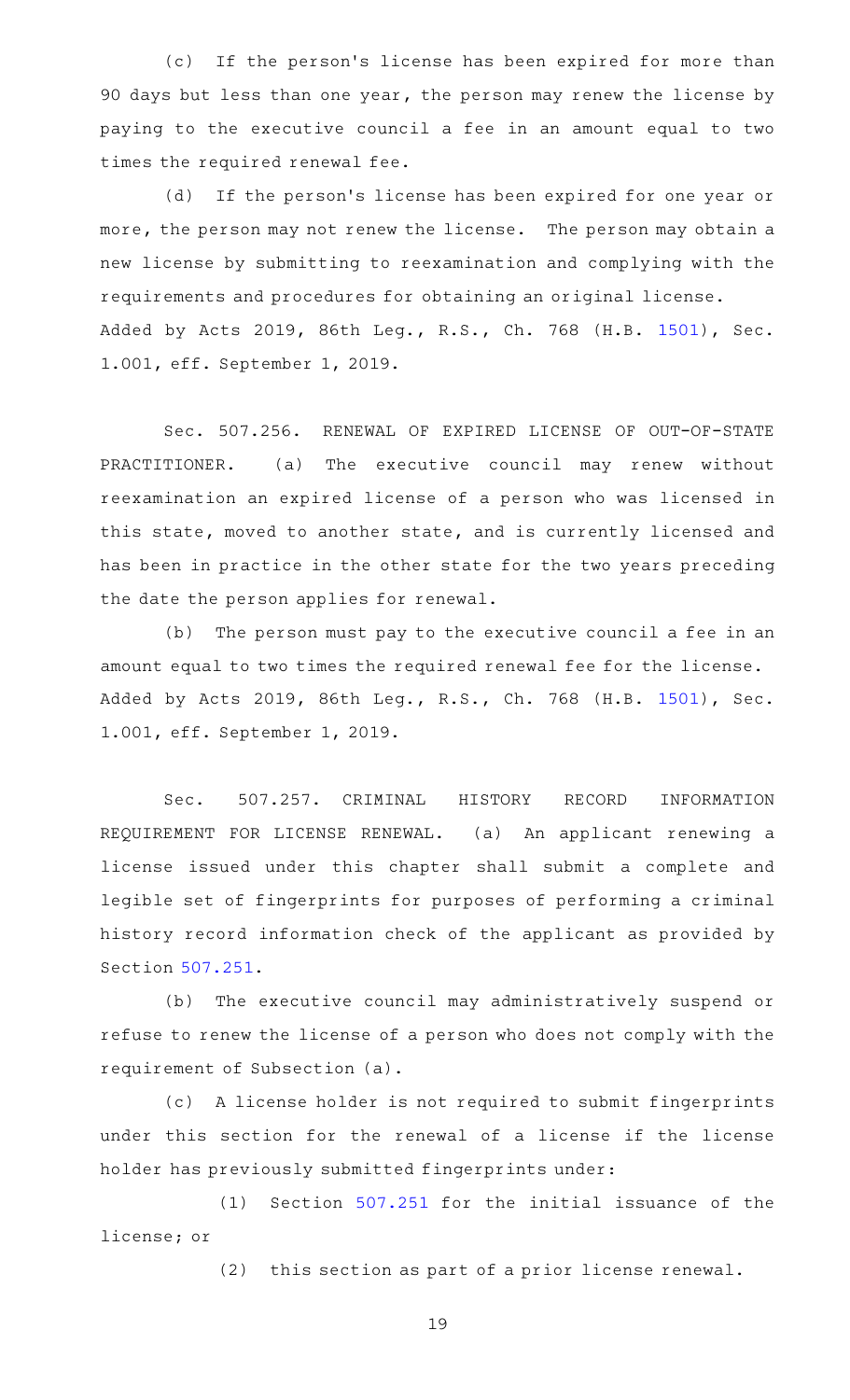Added by Acts 2019, 86th Leg., R.S., Ch. 768 (H.B. [1501](http://www.legis.state.tx.us/tlodocs/86R/billtext/html/HB01501F.HTM)), Sec. 1.001, eff. September 1, 2019.

Sec. 507.258. SEARCH OF NATIONAL PRACTITIONER DATABASE. The executive council shall establish a process to search at least one national practitioner database to determine whether another state has taken any disciplinary or other legal action against an applicant or license holder before issuing an initial or renewal license.

Added by Acts 2019, 86th Leg., R.S., Ch. 768 (H.B. [1501](http://www.legis.state.tx.us/tlodocs/86R/billtext/html/HB01501F.HTM)), Sec. 1.001, eff. September 1, 2019.

Sec. 507.259. ASSISTANCE IN LICENSING DETERMINATIONS. The executive council shall adopt rules establishing the manner in which the executive council will solicit input from and request the assistance of the applicable board for a profession regulated by the executive council when the executive council is considering an application for the issuance or renewal of a license that involves an issue related to standards of care or an applicant 's professional qualifications.

Added by Acts 2019, 86th Leg., R.S., Ch. 768 (H.B. [1501](http://www.legis.state.tx.us/tlodocs/86R/billtext/html/HB01501F.HTM)), Sec. 1.001, eff. September 1, 2019.

# SUBCHAPTER G. DISCIPLINARY ACTIONS AND PROCEDURES

Sec. 507.301. DISCIPLINARY ACTIONS. (a) The executive council may deny, revoke, suspend, or refuse to renew a license or may reprimand a license holder if the applicant or license holder violates:

 $(1)$  this chapter;

(2) a law of this state regulating the license holder's profession;

(3) an executive council rule; or

(4) a statute or rule of another state as determined through a search conducted as provided by Section [507.258](http://www.statutes.legis.state.tx.us/GetStatute.aspx?Code=OC&Value=507.258) if the violation would constitute a violation described by Subdivision (1), (2), or (3) had it occurred in this state.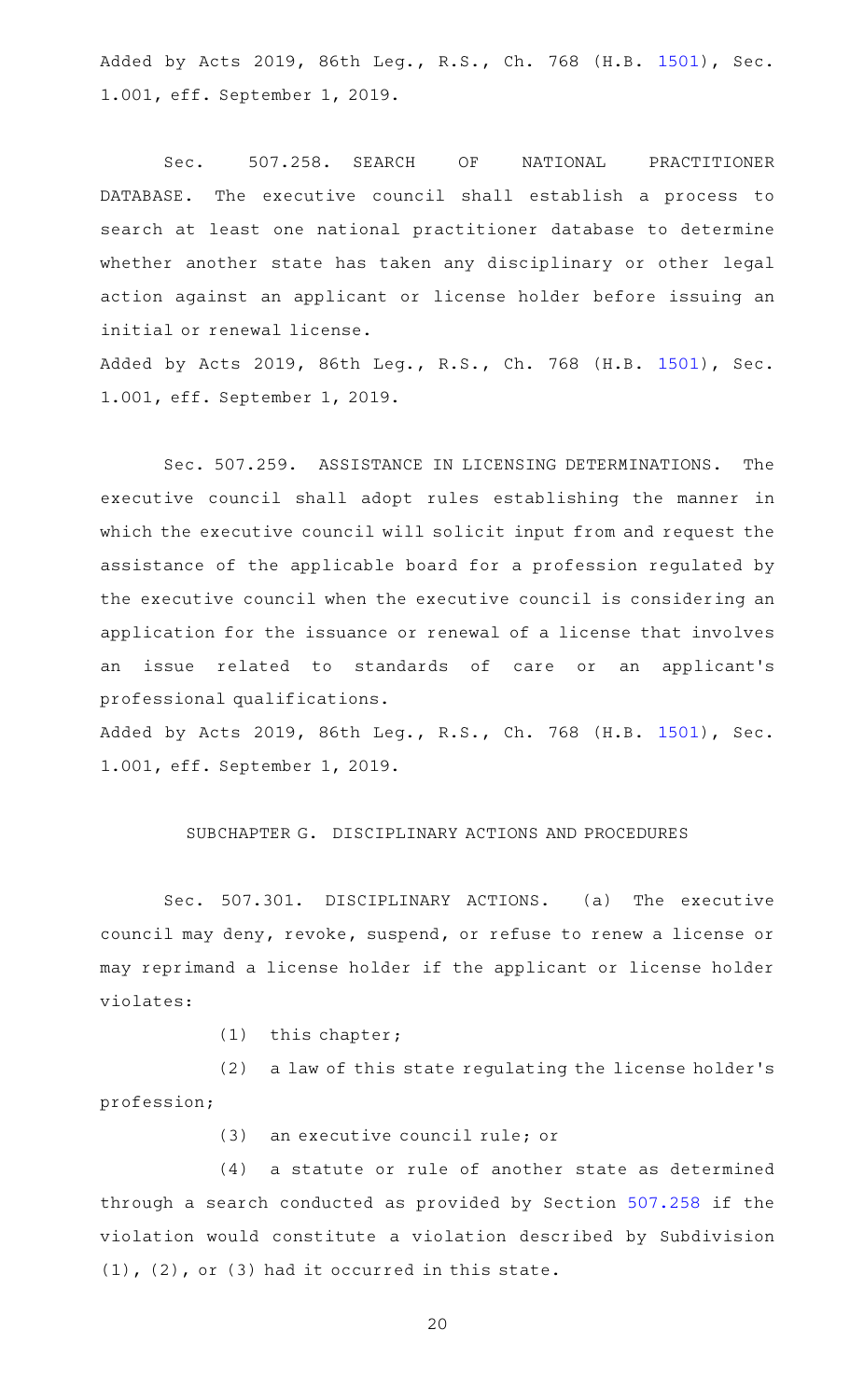(b) The executive council may place on probation a person whose license is suspended. If a license suspension is probated, the executive council may require the person to:

(1) report regularly to the executive council on matters that are the basis of the probation;

(2) limit the person's practice to the areas prescribed by the executive council; or

(3) continue or review continuing professional education until the person attains a degree of skill satisfactory to the executive council in those areas that are the basis for the probation.

Added by Acts 2019, 86th Leg., R.S., Ch. 768 (H.B. [1501](http://www.legis.state.tx.us/tlodocs/86R/billtext/html/HB01501F.HTM)), Sec. 1.001, eff. September 1, 2019.

Sec. 507.302. TEMPORARY SUSPENSION. (a) The executive council or a three-member committee of executive council members designated by the executive council shall temporarily suspend the license of a license holder if the executive council or committee determines from the evidence or information presented to it that continued practice by the license holder would constitute a continuing and imminent threat to the public welfare.

(b) A license may be suspended under this section without notice or hearing on the complaint if:

(1) action is taken to initiate proceedings for a hearing before the State Office of Administrative Hearings simultaneously with the temporary suspension; and

 $(2)$  a hearing is held as soon as practicable under this chapter and Chapter [2001,](http://www.statutes.legis.state.tx.us/GetStatute.aspx?Code=GV&Value=2001) Government Code.

(c) The State Office of Administrative Hearings shall hold a preliminary hearing not later than the 14th day after the date of the temporary suspension to determine if there is probable cause to believe that a continuing and imminent threat to the public welfare still exists. A final hearing on the matter shall be held not later than the 61st day after the date of the temporary suspension. Added by Acts 2019, 86th Leg., R.S., Ch. 768 (H.B. [1501](http://www.legis.state.tx.us/tlodocs/86R/billtext/html/HB01501F.HTM)), Sec. 1.001, eff. September 1, 2019.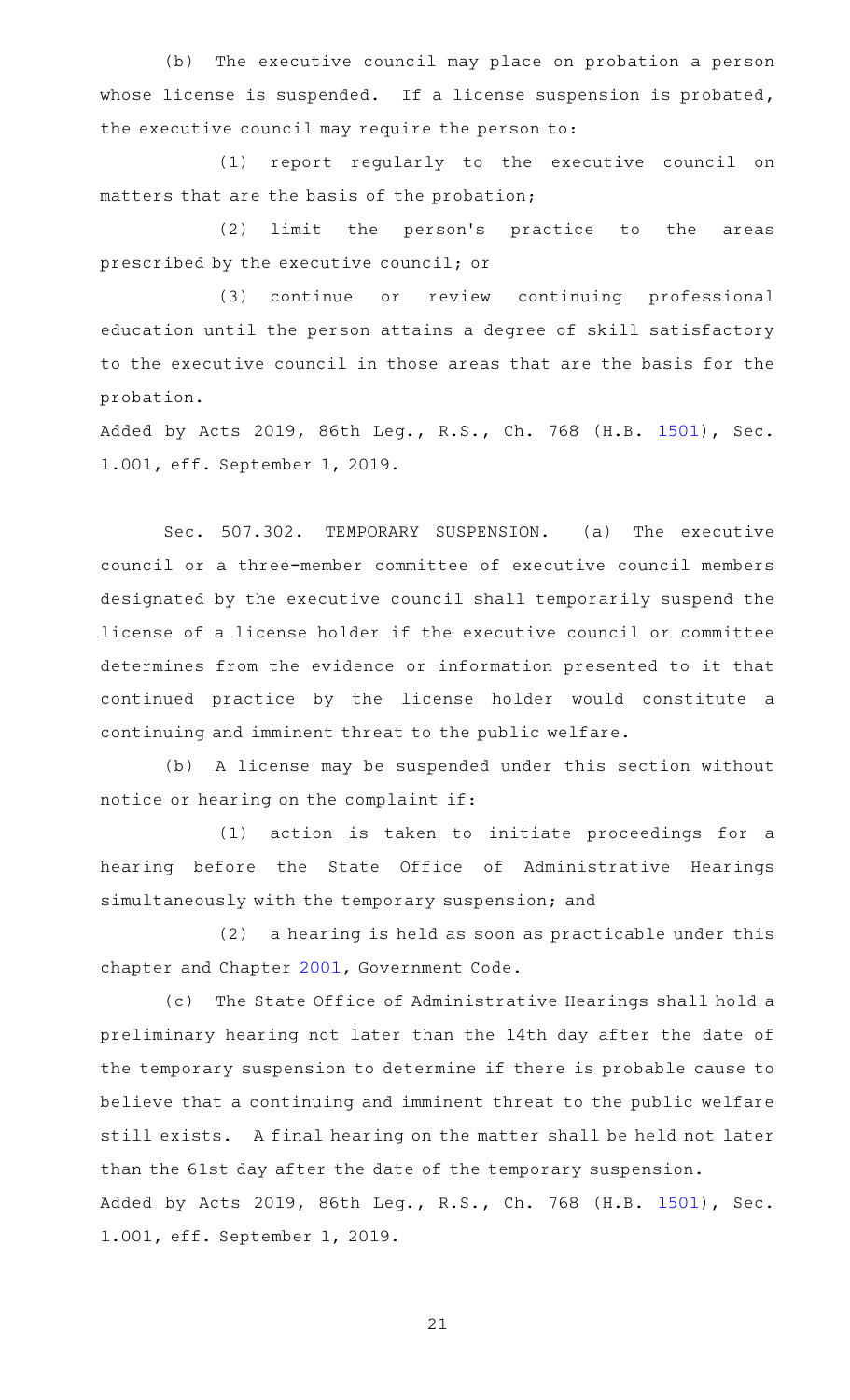Sec. 507.303. HEARING; ADMINISTRATIVE PROCEDURE. (a) A license holder is entitled to a hearing before the State Office of Administrative Hearings before a sanction is imposed under this subchapter.

(b) A proceeding under this subchapter is governed by Chapter [2001](http://www.statutes.legis.state.tx.us/GetStatute.aspx?Code=GV&Value=2001), Government Code. Added by Acts 2019, 86th Leg., R.S., Ch. 768 (H.B. [1501](http://www.legis.state.tx.us/tlodocs/86R/billtext/html/HB01501F.HTM)), Sec. 1.001, eff. September 1, 2019.

Sec. 507.304. SCHEDULE OF SANCTIONS. (a) The executive council by rule shall adopt a broad schedule of sanctions.

(b) The State Office of Administrative Hearings shall use the schedule for any sanction imposed under this subchapter as the result of a hearing conducted by that office.

Added by Acts 2019, 86th Leg., R.S., Ch. 768 (H.B. [1501](http://www.legis.state.tx.us/tlodocs/86R/billtext/html/HB01501F.HTM)), Sec. 1.001, eff. September 1, 2019.

Sec. 507.305. INFORMAL PROCEEDINGS. (a) The executive council by rule shall adopt procedures governing:

(1) informal disposition of a contested case under Section [2001.056](http://www.statutes.legis.state.tx.us/GetStatute.aspx?Code=GV&Value=2001.056), Government Code; and

(2) an informal proceeding held in compliance with Section [2001.054](http://www.statutes.legis.state.tx.us/GetStatute.aspx?Code=GV&Value=2001.054), Government Code.

(b) Rules adopted under this section must:

(1) provide the complainant and the license holder with an opportunity to be heard; and

 $(2)$  require the presence of a member of the executive council 's legal staff or an attorney employed by the attorney general to advise the executive council or the executive council 's employees.

Added by Acts 2019, 86th Leg., R.S., Ch. 768 (H.B. [1501](http://www.legis.state.tx.us/tlodocs/86R/billtext/html/HB01501F.HTM)), Sec. 1.001, eff. September 1, 2019.

Sec. 507.306. ASSISTANCE IN DISCIPLINARY PROCEEDINGS. (a) The executive council shall adopt rules establishing the manner in which the executive council will solicit input from and request the assistance of the applicable board for a profession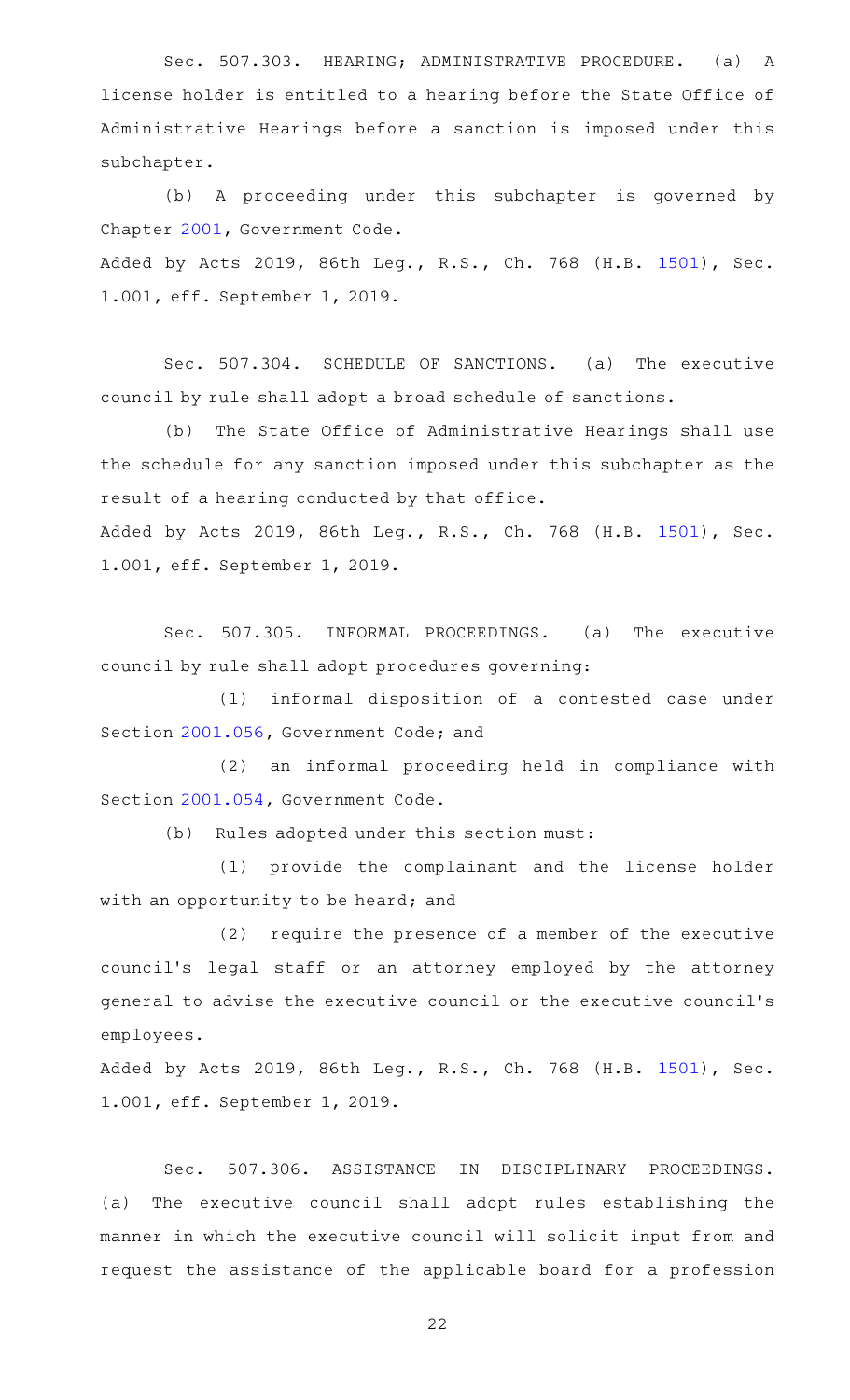regulated by the executive council, regarding a disciplinary proceeding before the executive council involving an issue or complaint related to standards of care or ethical practice.

(b) Rules adopted under this section must include a process for referring a complaint to the applicable board if the complaint alleges:

(1) a substantive violation of a standard of care or ethical guideline for the profession; or

 $(2)$  an act of a license holder that violates the profession 's scope of practice.

(c) On receiving a recommended disposition of a complaint from the applicable board, the executive council shall adopt the recommended disposition unless the executive council determines that:

- $(1)$  the recommended disposition would:
	- $(A)$  have an anti-competitive effect;
	- $(B)$  result in an administrative inconsistency;

or

(C) raise concerns relating to good governance practices; or

(2) any recommended disciplinary penalty would deviate substantially from the schedule of sanctions for the applicable profession.

Added by Acts 2019, 86th Leg., R.S., Ch. 768 (H.B. [1501](http://www.legis.state.tx.us/tlodocs/86R/billtext/html/HB01501F.HTM)), Sec. 1.001, eff. September 1, 2019.

### SUBCHAPTER H. ADMINISTRATIVE PENALTY

Sec. 507.351. IMPOSITION OF ADMINISTRATIVE PENALTY. The executive council may impose an administrative penalty on a person licensed or regulated by the executive council if the person violates this chapter, a law regulating the applicable profession, or an executive council rule.

Added by Acts 2019, 86th Leg., R.S., Ch. 768 (H.B. [1501](http://www.legis.state.tx.us/tlodocs/86R/billtext/html/HB01501F.HTM)), Sec. 1.001, eff. September 1, 2019.

Sec. 507.352. AMOUNT OF PENALTY. (a) The amount of an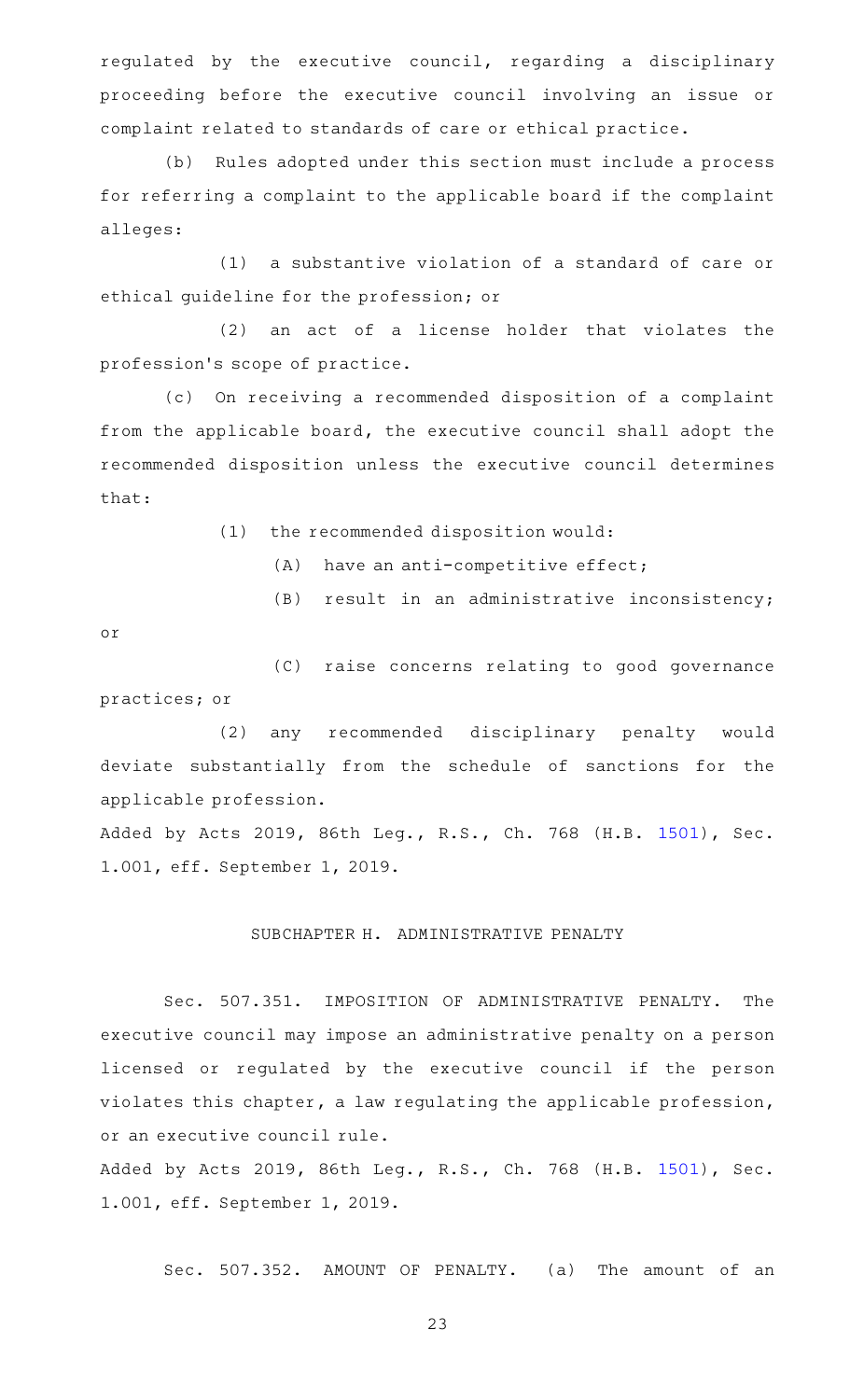administrative penalty may not exceed \$5,000 for each violation. Each day a violation continues or occurs is a separate violation for purposes of imposing a penalty.

(b) The amount of the penalty must be based on:

 $(1)$  the seriousness of the violation, including:

(A) the nature, circumstances, extent, and gravity of any prohibited act; and

(B) the hazard or potential hazard created to the health, safety, or economic welfare of the public;

(2) the economic harm to property or the environment caused by the violation;

(3) the history of previous violations;

- $(4)$  the amount necessary to deter a future violation;
- $(5)$  efforts made to correct the violation; and

(6) any other matter that justice may require.

Added by Acts 2019, 86th Leg., R.S., Ch. 768 (H.B. [1501](http://www.legis.state.tx.us/tlodocs/86R/billtext/html/HB01501F.HTM)), Sec. 1.001, eff. September 1, 2019.

Sec. 507.353. NOTICE OF VIOLATION AND PENALTY. If the executive council determines that a violation occurred, the executive council shall give written notice of the violation to the person alleged to have committed the violation. The notice may be given by certified mail. The notice must:

 $(1)$  include a brief summary of the alleged violation;

(2) state the amount of the administrative penalty recommended by the executive council; and

(3) inform the person of the person's right to a hearing on the occurrence of the violation, the amount of the penalty, or both.

Added by Acts 2019, 86th Leg., R.S., Ch. 768 (H.B. [1501](http://www.legis.state.tx.us/tlodocs/86R/billtext/html/HB01501F.HTM)), Sec. 1.001, eff. September 1, 2019.

Sec. 507.354. PENALTY TO BE PAID OR HEARING REQUESTED. (a) Not later than the 20th day after the date the person receives the notice under Section [507.353](http://www.statutes.legis.state.tx.us/GetStatute.aspx?Code=OC&Value=507.353), the person may in writing:

(1) accept the executive council's determination and recommended administrative penalty; or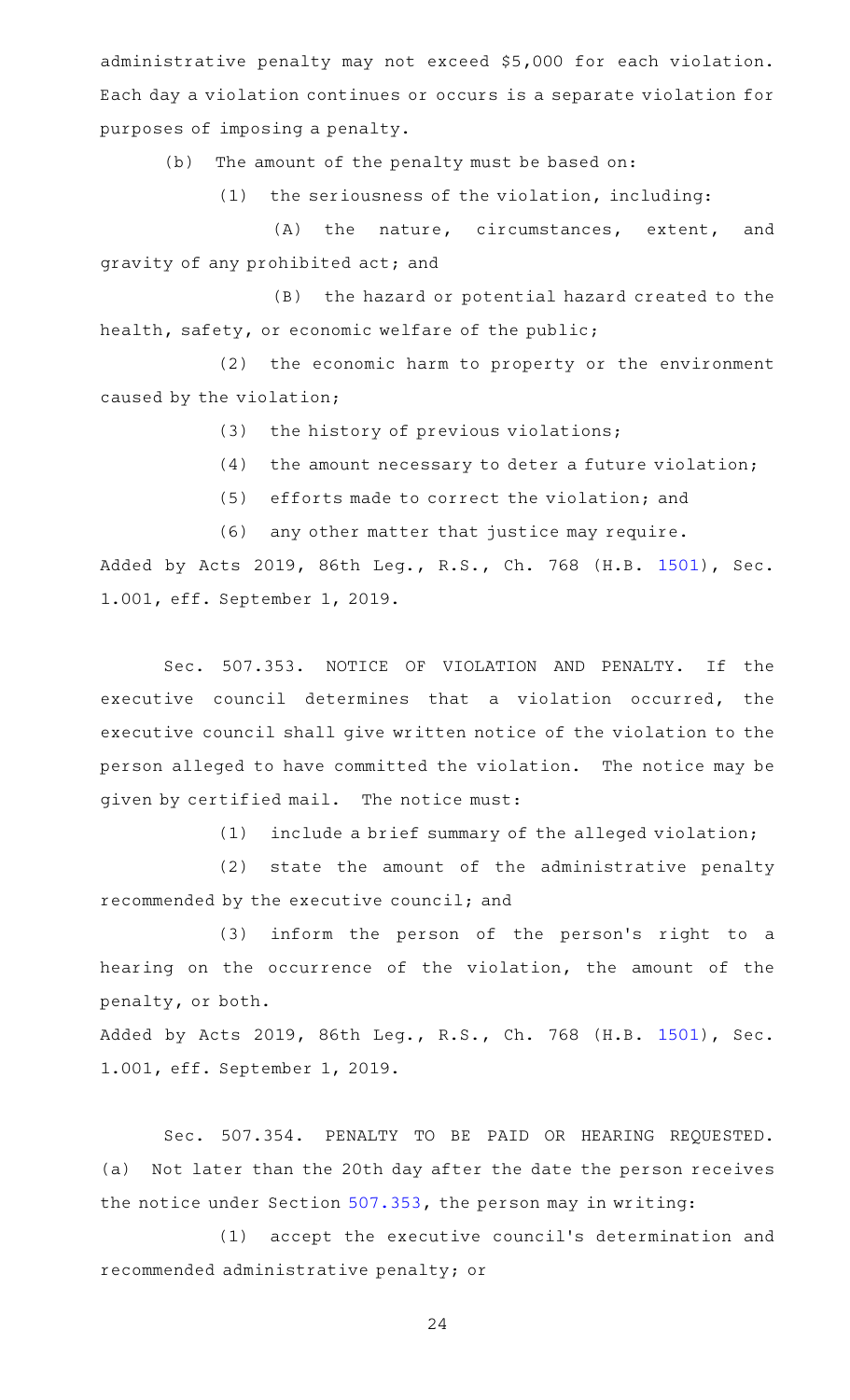(2) request a hearing on the occurrence of the violation, the amount of the penalty, or both.

(b) If the person accepts the executive council's determination and recommended penalty, the executive council shall issue an order and impose the recommended penalty. Added by Acts 2019, 86th Leg., R.S., Ch. 768 (H.B. [1501](http://www.legis.state.tx.us/tlodocs/86R/billtext/html/HB01501F.HTM)), Sec.

1.001, eff. September 1, 2019.

Sec. 507.355. HEARING. (a) If the person requests a hearing or fails to respond in a timely manner to the notice under Section [507.353](http://www.statutes.legis.state.tx.us/GetStatute.aspx?Code=OC&Value=507.353), the executive council shall set a hearing and give written notice of the hearing to the person.

(b) An administrative law judge of the State Office of Administrative Hearings shall hold the hearing.

(c) The administrative law judge shall make findings of fact and conclusions of law and promptly issue to the executive council a proposal for a decision as to the occurrence of the violation and the amount of any proposed administrative penalty. Added by Acts 2019, 86th Leg., R.S., Ch. 768 (H.B. [1501](http://www.legis.state.tx.us/tlodocs/86R/billtext/html/HB01501F.HTM)), Sec.

1.001, eff. September 1, 2019.

Sec. 507.356. DECISION BY EXECUTIVE COUNCIL. (a) Based on the findings of fact, conclusions of law, and proposal for a decision, the executive council by order may determine that:

(1) a violation occurred and impose an administrative penalty; or

 $(2)$  a violation did not occur.

(b) The executive council shall give notice of the order to the person. The notice must include a statement of the right of the person to judicial review of the order.

Added by Acts 2019, 86th Leg., R.S., Ch. 768 (H.B. [1501](http://www.legis.state.tx.us/tlodocs/86R/billtext/html/HB01501F.HTM)), Sec. 1.001, eff. September 1, 2019.

Sec. 507.357. OPTIONS FOLLOWING DECISION: PAY OR APPEAL. (a) Not later than the 30th day after the date the executive council 's order becomes final, the person shall:

 $(1)$  pay the administrative penalty; or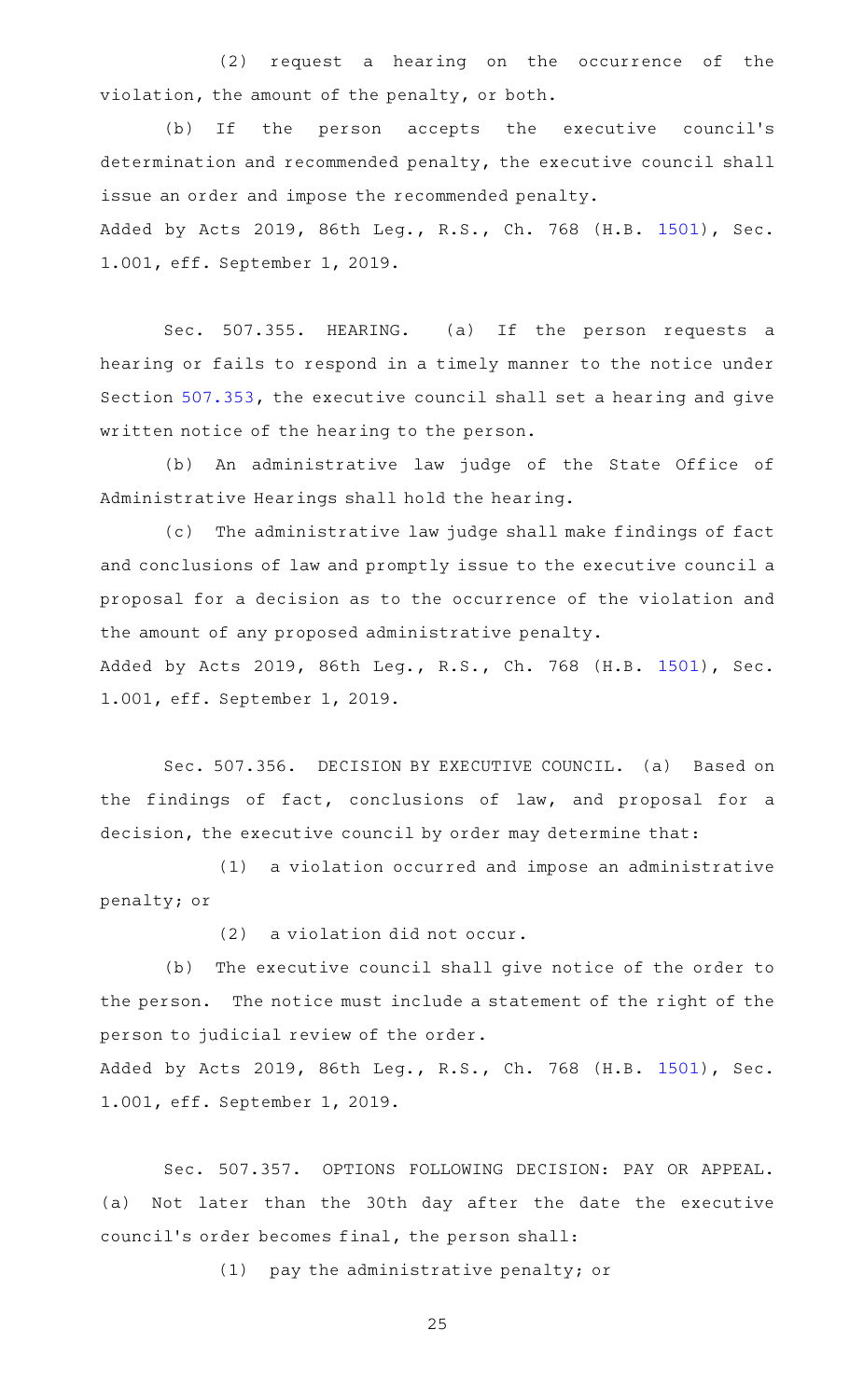(2) file a petition for judicial review contesting the occurrence of the violation, the amount of the penalty, or both.

(b) Within the 30-day period prescribed by Subsection (a), a person who files a petition for judicial review may:

 $(1)$  stay enforcement of the penalty by:

(A) paying the penalty to the court for placement in an escrow account; or

(B) giving to the court a supersedeas bond approved by the court that is:

 $(i)$  for the amount of the penalty; and

(ii) effective until judicial review of the executive council 's order is final; or

(2) request the court to stay enforcement of the penalty by:

(A) filing with the court a sworn affidavit of the person stating that the person is financially unable to pay the penalty and is financially unable to give the supersedeas bond; and

(B) giving a copy of the affidavit to the executive council by certified mail.

(c) If the executive council receives a copy of an affidavit under Subsection (b)(2), the executive council may file with the court a contest to the affidavit not later than the fifth day after the date the copy is received.

(d) The court shall hold a hearing on the facts alleged in the affidavit as soon as practicable and shall stay the enforcement of the penalty on finding that the alleged facts are true. The person who files the affidavit has the burden of proving that the person is financially unable to pay the penalty or to give a supersedeas bond.

Added by Acts 2019, 86th Leg., R.S., Ch. 768 (H.B. [1501](http://www.legis.state.tx.us/tlodocs/86R/billtext/html/HB01501F.HTM)), Sec. 1.001, eff. September 1, 2019.

Sec. 507.358. COLLECTION OF PENALTY. If the person does not pay the administrative penalty and enforcement of the penalty is not stayed, the executive council may refer the matter to the attorney general for collection of the penalty.

Added by Acts 2019, 86th Leg., R.S., Ch. 768 (H.B. [1501](http://www.legis.state.tx.us/tlodocs/86R/billtext/html/HB01501F.HTM)), Sec.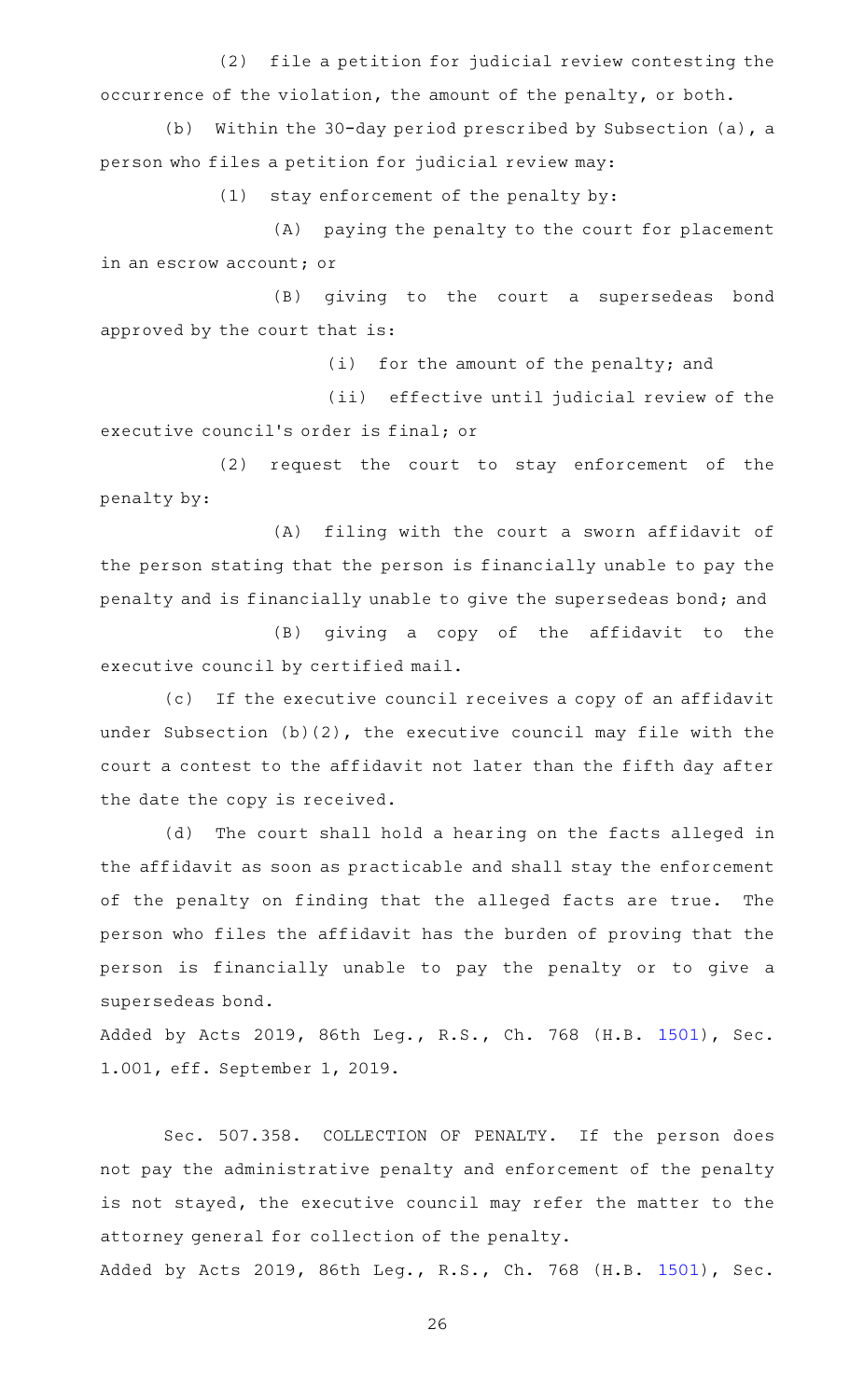1.001, eff. September 1, 2019.

Sec. 507.359. DETERMINATION BY COURT. (a) If the court sustains the determination that a violation has occurred, the court may uphold or reduce the amount of the administrative penalty and order the person to pay the full or reduced amount of the penalty.

(b) If the court does not sustain the determination that a violation occurred, the court shall order that a penalty is not owed.

Added by Acts 2019, 86th Leg., R.S., Ch. 768 (H.B. [1501](http://www.legis.state.tx.us/tlodocs/86R/billtext/html/HB01501F.HTM)), Sec. 1.001, eff. September 1, 2019.

Sec. 507.360. REMITTANCE OF PENALTY AND INTEREST. (a) If, after judicial review, the administrative penalty is reduced or not imposed by the court, the court shall, after the judgment becomes final:

(1) order that the appropriate amount, plus accrued interest, be remitted to the person if the person paid the penalty; or

(2) order the release of the bond:

(A) if the person gave a supersedeas bond and the penalty is not imposed; or

(B) after the person pays the penalty if the person gave a supersedeas bond and the penalty is reduced.

(b) The interest paid under Subsection (a)(1) is the rate charged on loans to depository institutions by the New York Federal Reserve Bank. The interest shall be paid for the period beginning on the date the penalty is paid and ending on the date the penalty is remitted.

Added by Acts 2019, 86th Leg., R.S., Ch. 768 (H.B. [1501](http://www.legis.state.tx.us/tlodocs/86R/billtext/html/HB01501F.HTM)), Sec. 1.001, eff. September 1, 2019.

Sec. 507.361. ADMINISTRATIVE PROCEDURE. A proceeding under this subchapter is subject to Chapter [2001,](http://www.statutes.legis.state.tx.us/GetStatute.aspx?Code=GV&Value=2001) Government Code. Added by Acts 2019, 86th Leg., R.S., Ch. 768 (H.B. [1501](http://www.legis.state.tx.us/tlodocs/86R/billtext/html/HB01501F.HTM)), Sec. 1.001, eff. September 1, 2019.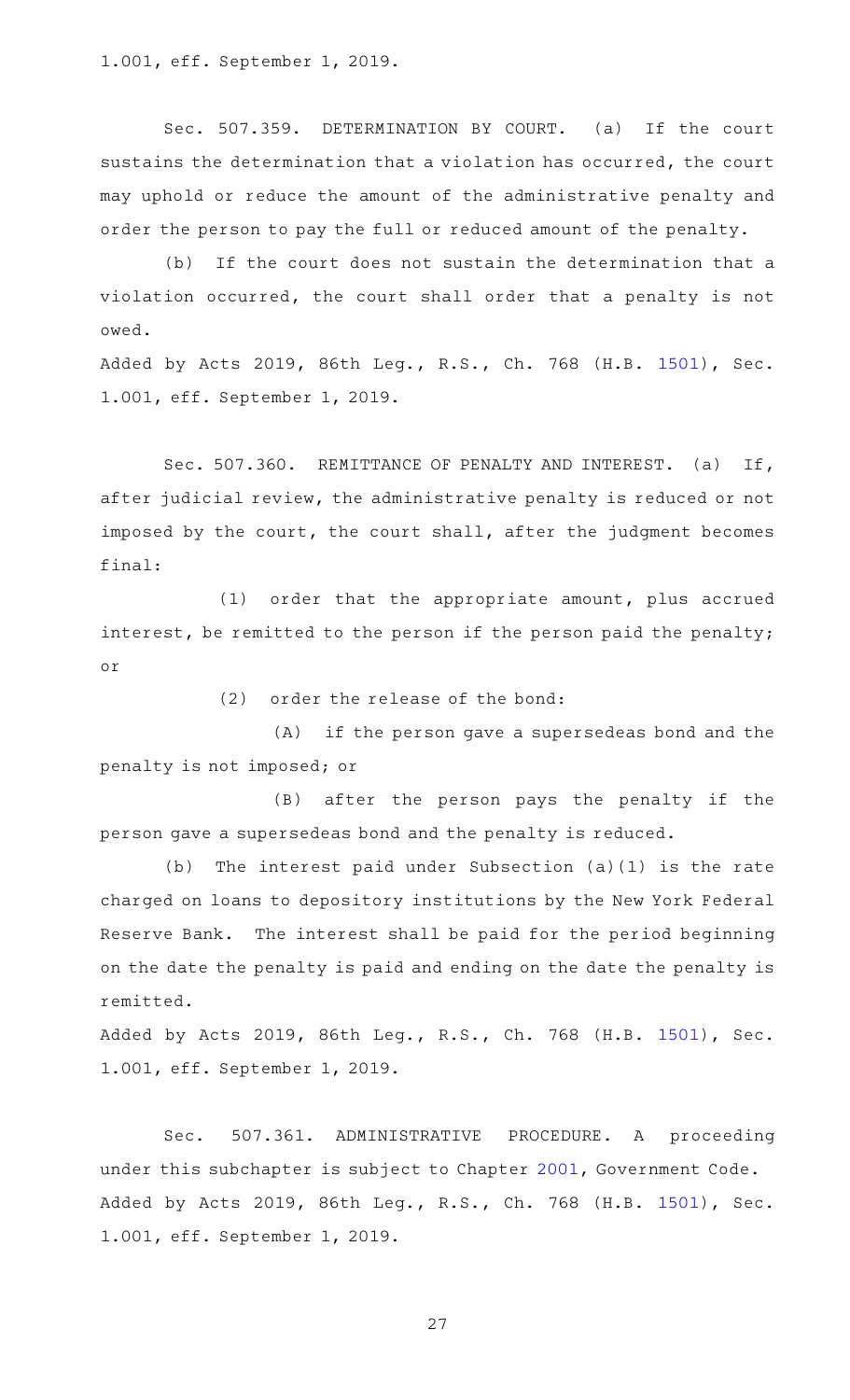Sec. 507.401. INJUNCTION. (a) In addition to any other action authorized by law, the executive council may institute an action to enjoin a violation of this chapter, a law regulating the applicable profession, or an executive council rule.

(b) An action filed under this section must be filed in Travis County, the county of the defendant 's residence, or the county in which any part of the violation occurred.

(c) The attorney general or the appropriate county or district attorney shall represent the executive council in an action under this section.

Added by Acts 2019, 86th Leg., R.S., Ch. 768 (H.B. [1501](http://www.legis.state.tx.us/tlodocs/86R/billtext/html/HB01501F.HTM)), Sec. 1.001, eff. September 1, 2019.

Sec. 507.402. CIVIL PENALTY. (a) A person who violates this chapter, a law regulating the applicable profession, or an executive council rule is liable to the state for a civil penalty not to exceed \$1,000 for each day of violation.

 $(b)$  At the request of the executive council, the attorney general shall bring an action to recover a civil penalty authorized under this section.

Added by Acts 2019, 86th Leg., R.S., Ch. 768 (H.B. [1501](http://www.legis.state.tx.us/tlodocs/86R/billtext/html/HB01501F.HTM)), Sec. 1.001, eff. September 1, 2019.

Sec. 507.403. CEASE AND DESIST ORDER. (a) If it appears to the executive council that an unlicensed person is violating this chapter, a law regulating the applicable profession, or an executive council rule, the executive council, after notice and opportunity for a hearing, may issue a cease and desist order prohibiting the person from engaging in the activity.

(b) A violation of an order under this section constitutes grounds for imposing an administrative penalty under Subchapter H. Added by Acts 2019, 86th Leg., R.S., Ch. 768 (H.B. [1501](http://www.legis.state.tx.us/tlodocs/86R/billtext/html/HB01501F.HTM)), Sec. 1.001, eff. September 1, 2019.

Sec. 507.404. MONITORING OF LICENSE HOLDER. The executive